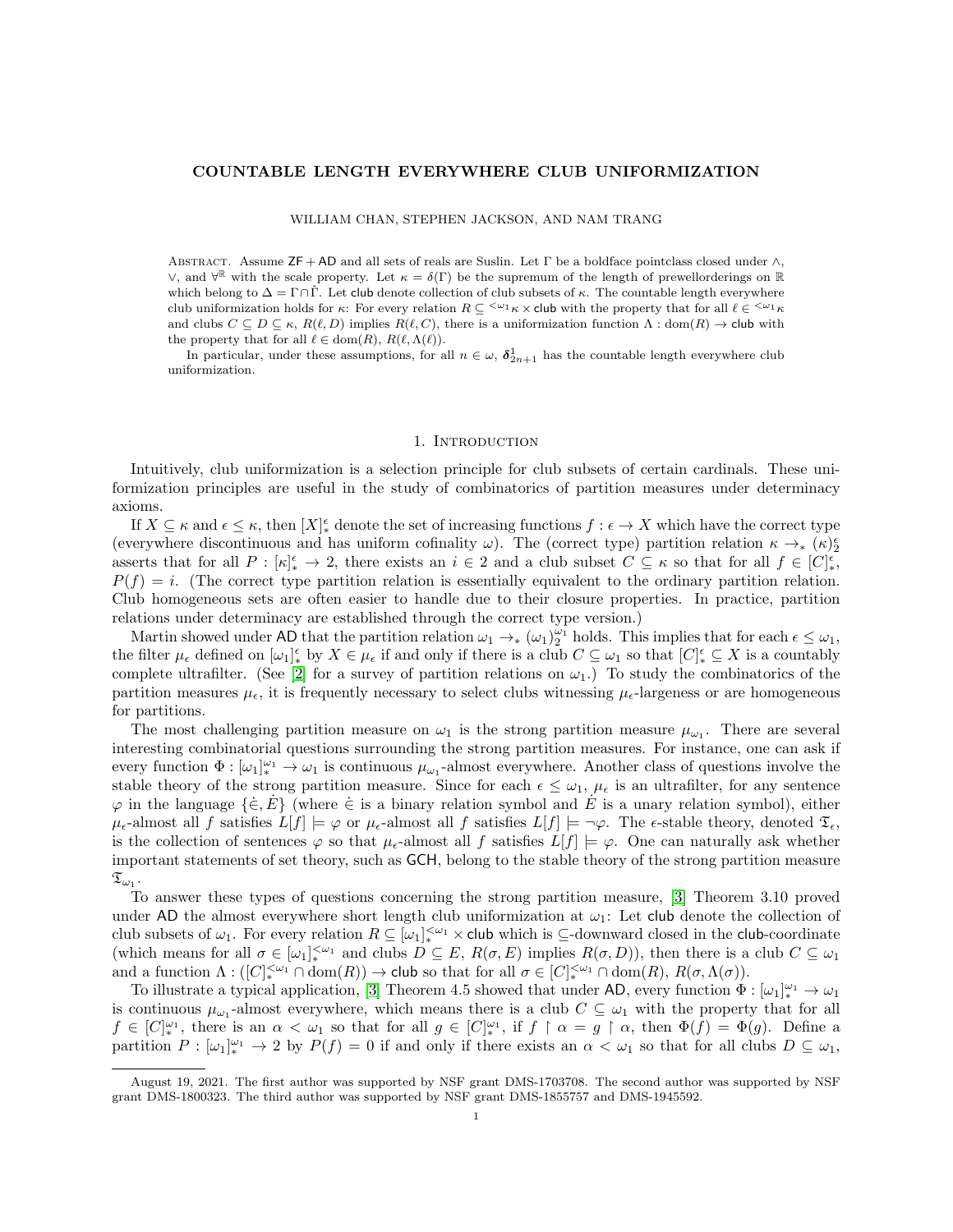there exists a  $g \in [D]_{*}^{\omega_1}$  with  $\sup(f \upharpoonright \alpha) < g(0)$  and  $\Phi((f \upharpoonright \alpha)^{s}g) < g(0)$ . By  $\omega_1 \to_{*} (\omega_1)_{2}^{\omega_1}$ , there is a club C homogeneous for P. The most important step is to show that C is homogeneous for P taking value 0. Suppose otherwise. Define a relation  $R \subseteq [C]_*^{<\omega_1} \times$  club by  $R(\sigma, D)$  if and only if for all  $g \in [D]_*^{\omega_1}$ ,  $\Phi(\sigma \hat{g}) \ge g(0)$ . C being homogeneous for P taking value 1 implies  $\text{dom}(R) = [C]_{*}^{<\omega_1}$ . Applying the almost everywhere club uniformization to R, there is a club  $E \subseteq C$  and a function  $\Lambda : [E]_*^{<\omega_1} \to$  club so that for all  $\sigma \in [E]_{*}^{<\omega_1}$ ,  $R(\sigma,\Lambda(\sigma))$ . Using  $\Lambda$ , one can recursively construct a function  $h \in [E]_{*}^{\omega_1}$  so that for all  $\alpha < \omega_1$ ,  $R(h \restriction \alpha, \Lambda(h \restriction \alpha))$ . By definition of R, this means that for all  $\alpha < \omega_1$ ,  $\Phi(h) \ge h(\alpha)$ . Since h is an increasing function, this implies  $\Phi(h) \geq \omega_1$  which is impossible since  $\Phi$  takes values in  $\omega_1$ . Thus C must be homogeneous for P taking value 0 and this will eventually lead to the  $\mu_{\omega_1}$ -almost everywhere continuity of Φ. Following this template, in forthcoming work by the authors, it is shown that many familiar statements of set theory like GCH belong to the stable theory  $\mathfrak{T}_{\epsilon}$  for all  $\epsilon \leq \omega_1$ . It is also shown that for  $\mu_{\epsilon}$ -almost all f, there is a sequence of normal measures  $\bar{\nu}_f$  with a discontinous sequence of critical points  $\bar{\kappa}$  so that f is a generic over  $L[\bar{\nu}_f]$  for a generalized Prikry forcing  $\bar{\mathbb{P}}_{\bar{\nu}_f}$  consider by Fuchs [\[4\]](#page-11-2).

The argument in [\[3\]](#page-11-1) to prove the almost everywhere short length club uniformization at  $\omega_1$  (although uses just AD) appears peculiar and inefficient in that it passes first through an everywhere club uniformization principle whose argument requires generic coding, category arguments, and uniformization for certain relations on  $\mathbb{R} \times \mathbb{R}$ . [\[3\]](#page-11-1) Theorem 3.7 shows that if  $R \subseteq [\omega_1]_{*}^{<\omega_1} \times$  club is a  $\subseteq$ -downward closed relation so that its coded version  $\hat{R} \subseteq \mathbb{R} \times \mathbb{R}$  has a uniformization, then there is a uniformization function  $\Lambda : \text{dom}(R) \to \text{club}$ for R. Thus under  $\mathsf{ZF} + \mathsf{AD}_{\frac{1}{2}\mathbb{R}}$  (which Kechris [\[6\]](#page-11-3) showed is equivalent to AD and all relations on  $\mathbb{R} \times \mathbb{R}$  can be uniformized), every  $\subseteq$ -downward closed relation  $R \subseteq [\omega_1]^{<\omega_1} \times$  club can be uniformized everywhere on its domain. Using the Moschovakis coding lemma, a Martin good coding system for  $\omega_1$ , and the almost everywheregood code uniformization ([\[2\]](#page-11-0) Theorem 3.8), it can be shown that there is a club  $C \subseteq \omega_1$  so that  $R \cap ( [C]_{*}^{<\omega_1} \times$  club) has a coded version  $\tilde{R}$  which is projective and hence uniformizable under AD. The prior result([\[3\]](#page-11-1) Theorem 3.7) is then used to uniformize  $R \cap ( [C]_{*}^{<\omega_1} \times \text{club})$ . Moreover, everywhere short length club uniformization is not provable under AD as it fails in  $L(\mathbb{R})$  by [\[3\]](#page-11-1) Fact 3.9. Thus the almost everywhere version is the best possible under AD.

Naturally one would like to study these properties at strong partition cardinals larger than  $\omega_1$  such as the next strong partition cardinal  $\delta_3^1$  (or more generally the odd projective ordinals  $\delta_{2n+1}^1$ ) or the  $\Sigma_1$ -stable ordinals  $\delta_A$  for  $L(A, \mathbb{R})$  where  $A \subseteq \mathbb{R}$ . As in [\[3\]](#page-11-1), one would like to first prove the everywhere short length club uniformization at a strong partition cardinal  $\delta > \omega_1$ . Numerous issues with generalization quickly arises. First, more general generic coding functions exist for many cardinals beyond  $\omega_1$ ; however, these require that relevant sets possess scales. The stable ordinals  $\delta_A$  generally are not associated with pointclasses with scales. The odd projective ordinals however still have generic coding functions. These generic coding functions are more technical than the simple generic coding function on  $\omega_1$ , but a more substantial issue is that the generic coding function acts on  $\omega_{\delta}$ . Thus category and generic coding arguments of [\[3\]](#page-11-1) would at best give an everywhere club uniformization for families indexed by countable sequences (which will be verified in this paper).

To obtain almost everywhere short length club uniformization at strong partition cardinals  $\delta$  greater than  $\omega_1$  under AD (or AD + DC<sub>R</sub>), one would need to find scale-free arguments. [\[1\]](#page-11-4) defines a notion of a good coding family for  $\delta$  which augments a good coding system for  $\delta\delta$  with a coding of the short functions on  $\delta$  which interact under strict definability conditions. Moreover, this good coding family has a continuous function which merges a code for a short function and a good code for a full function and returns a good code so the short function overrides an initial segment of the original full function. [\[1\]](#page-11-4) show that  $\omega_1$ , (and more generally for all  $n \in \omega$ )  $\delta_{2n+1}^1$ , and the stable ordinals  $\delta_A$  all possess very good coding families. It is then shown that a cardinal  $\delta$  that possesses a very good coding family is a strong partition cardinal which also satisfies the almost everywhere short length club uniformization at  $\delta$ .

The goal of this paper is to verify under suitable conditions that the everywhere countable length club uniformization holds at certain cardinals  $\kappa$ . That is, for every relation  $R \subseteq \langle\omega_1 \kappa \times \text{club}$  which is  $\subseteq$ downward closed (where club refers to the collection of club subsets of  $\kappa$ ), there is a uniformization function  $\Lambda : \text{dom}(R) \to \text{club.}$  As mentioned above, this seems to be the best everywhere club uniformization result obtainable by the method of generic coding. In this general setting, one will encounter ordinal games so Suslin representations will be necessary to conclude the determinacy of such games. Moreover, one will need to find winning strategies uniformly which will require the ideas of the third periodicity theorem of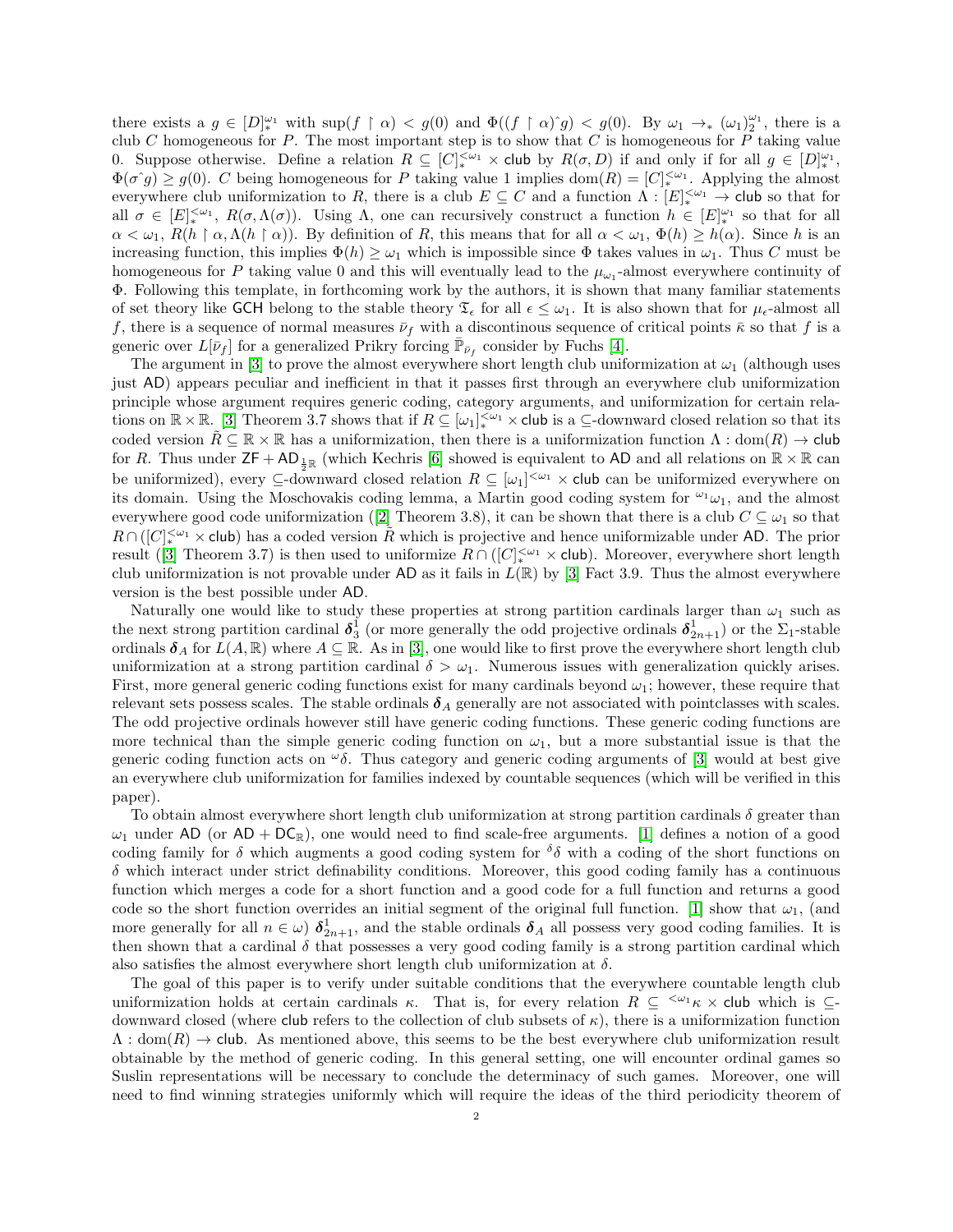Moschovakis. The main theorem is the following.

**Theorem [3.8.](#page-11-5)** Assume  $ZF + AD$  and all sets of reals are Suslin. Let  $\Gamma$  be a boldface pointclass closed under  $\wedge$ ,  $\vee$ , and  $\forall^{\mathbb{R}}$  with the scale property. Then the countable length everywhere club uniformization holds for  $\delta(\Gamma)$ . In particular, for all  $n \in \omega$ , the countable length everywhere club uniformization holds for  $\delta_{2n+1}^1$ .

# 2. Basics

**Definition 2.1.** Let X be a set and  $\kappa$  be an ordinal. "X is the set of all functions from  $\kappa$  into X.  $\leq K X$  is the set of all functions  $\ell : \epsilon \to X$  where  $\epsilon < \kappa$ . In this case, one writes  $|\ell| = \epsilon$  to indicate the length of  $\ell$  is  $\epsilon$ . If  $s \in \langle K \times X \rangle$  and  $t \in \langle K \times X \rangle$  one write  $s \subseteq t$  to indicate that t is an extension of s.

Let X be given the discrete topology and  $\mathscr{L}X$  be given the product of the discrete topology. If  $s \in \mathscr{L}X$ , then let  $N_s^X = \{f \in {}^{\omega}X : s \subseteq f\}$ . The topology on  ${}^{\omega}X$  is equivalent to the topology generated by  $\{N_s^X : s \in {}^{<\omega}X\}$  as a basis.

A tree on X is a set  $T \subseteq \langle W \rangle X$  which is closed under the substring relation  $\subseteq$ . If T is a tree, let  $[T] = \{f \in {}^{\omega}X : (\forall^{\omega}n)(f \restriction n \in T)\}.$  A set  $A \subseteq {}^{\omega}X$  is closed if and only if there is a tree T so that  $A = [T].$ As common in descriptive set theory,  $\mathbb R$  may be used to denote either  $\omega_{\omega}$  or  $\omega_{2}$ .

<span id="page-2-0"></span>**Definition 2.2.** A strategy on a set X is a function  $\rho$ :  $\alpha X \to X$ . The run of a strategy  $\rho_1$  against a strategy  $\rho_2$  is denoted  $\rho_1 * \rho_2 \in {}^{\omega}X$  and it is defined recursively as follows: Suppose  $\rho_1 * \rho_2 \upharpoonright n$  has been defined, if n is even, then  $(\rho_1 * \rho_2)(n) = \rho_1(\rho_1 * \rho_2 \restriction n)$  and if n is odd, then  $(\rho_1 * \rho_2)(n) = \rho_2(\rho_1 * \rho_2 \restriction n)$ .

If  $A \subseteq \mathcal{X}$ , then one says that A (or the game on X with payoff set A) is determined if either there is a strategy  $\rho_1$  so that for all strategies  $\rho_2$ ,  $\rho_1 * \rho_2 \in A$  or there is a strategy  $\rho_2$  so that for all strategies  $\rho_1$ ,  $\rho_1 * \rho_2 \notin A$ . Intuitively, the game  $G_A^X$  consists of Player 1 and Player 2 taking turns playing elements of X where Player 1 wins if and only if the joint infinite run belongs to A. Thus the determinacy of  $A$  is the existence of a winning strategy for one of the two players in this game.

AD<sub>X</sub> is the statement that for all  $A \subseteq \mathcal{X}$ , A is determined (as a game on X). The common determinacy axioms are  $AD_\omega$  (which is denoted simply AD) and  $AD_\mathbb{R}$ .  $AD_{\frac{1}{2}\mathbb{R}}$  is the determinacy of games on  $\mathbb R$  where one player is required to play only elements of  $\omega$ .

If  $x \in {}^{\omega}X$ , let  $\rho_x$  be the strategy such that if  $s \in {}^{\langle \omega} \omega$  has length  $2n$  or  $2n + 1$ , then  $\rho_x(s) = x(n)$ . That is,  $\rho_x$  can be used as either a Player 1 or Player 2 strategy which simply outputs the bits of x on each turn. If  $x \in {}^{\omega}X$ , let  $x_{\text{even}}$ ,  $x_{\text{odd}} \in {}^{\omega}X$  be defined by  $x_{\text{even}}(k) = x(2k)$  and  $x_{\text{odd}}(k) = x(2k+1)$ .

Let  $\rho$  be a strategy. Define  $\Sigma^1_\rho, \Sigma^2_\rho : {}^\omega X \to {}^\omega X$  by  $\Sigma^1_\rho(z) = \rho * \rho_z$  and  $\Sigma^2_\rho(z) = \rho_z * \rho$ . Define  $\Xi^1_\rho : {}^\omega X \to {}^\omega X$ by  $\Xi_{\rho}^{1}(z) = (\Sigma_{\rho}^{1}(z))_{\text{even}} = (\rho * \rho_{z})_{\text{even}}$ .  $\Xi_{\rho}^{1}$  is a Lipschitz function which simply collects the moves of  $\rho$  (used as a Player 1 strategy) when played against  $\rho_z$ . Similar,  $\Xi_\rho^2$ :  $\omega X \to \omega X$  is defined by  $\Xi_\rho^2(z) = (\Sigma_\rho^2(z))_{\text{odd}} =$  $(\rho_z * \rho)_{\text{odd}}$ .

The article will work implicitly under  $ZF + AD$  and additional assumptions will be made explicit.

Next, one will review the necessary concepts concerning prewellordering and scales. See [\[8\]](#page-11-6), [\[10\]](#page-11-7) Chapter 2, 4, and 6, and [\[5\]](#page-11-8) Section 2.

**Definition 2.3.** Pointclasses are collections of subsets of spaces of the form  $j \omega \times k \mathbb{R}$  where  $j, k \in \omega$ . A pointclass is boldface if it is closed under continuous substitution. If  $\Gamma$  is a pointclass, then  $\Gamma$  denotes the dual pointclass and  $\Delta = \Gamma \cap \tilde{\Gamma}$ .

**Definition 2.4.** A norm on a set A is a map  $\phi : A \to ON$ . The associated prewellordering on A is  $\preceq_{\phi} \subseteq A \times A$  defined by  $x \preceq_{\phi} y$  if and only if  $\phi(x) \leq \phi(y)$ . (One will use the term norm and prewellordering interchangeably.) The length of the prewellordering  $\phi$  is the ordertype of  $\phi[A]$ .

Now suppose X is a set. Let  $P \subseteq {}^{\omega}X$  and  $\phi : P \to ON$  be a norm on P. Define a relation  $\leq^*_{\phi} \subseteq {}^{\omega}X \times {}^{\omega}X$ by  $f \leq^*_{\phi} g$  if and only if  $f \in P \wedge (g \notin P \vee \phi(f) \leq \phi(g))$ . Similarly, one defines  $\lt^*_{\phi}$  by replacing  $\leq$  with  $\lt$  in the definition of  $\leq^*_{\phi}$ .

Let Γ be a pointclass closed under  $\land$  and  $\lor$ . Suppose  $P \subseteq \omega \omega$  and  $\phi : P \to ON$  is a prewellordering.  $\phi$  is a Γ-norm if and only if  $P \in \Gamma$  and  $\leq^*_{\phi}, \leq^*_{\phi} \in \Gamma$ .

Let  $\delta(\Gamma)$  be the supremum of the length of all prewellorderings  $\phi$  on  $\omega$  such that  $\preceq_{\phi} \in \Delta$ .  $\delta(\Gamma)$  is called the prewellordering ordinal of Γ. Let Θ be the supremum of the length of all prewellorderings on R. (Every ordinal considered in this article will be below Θ.)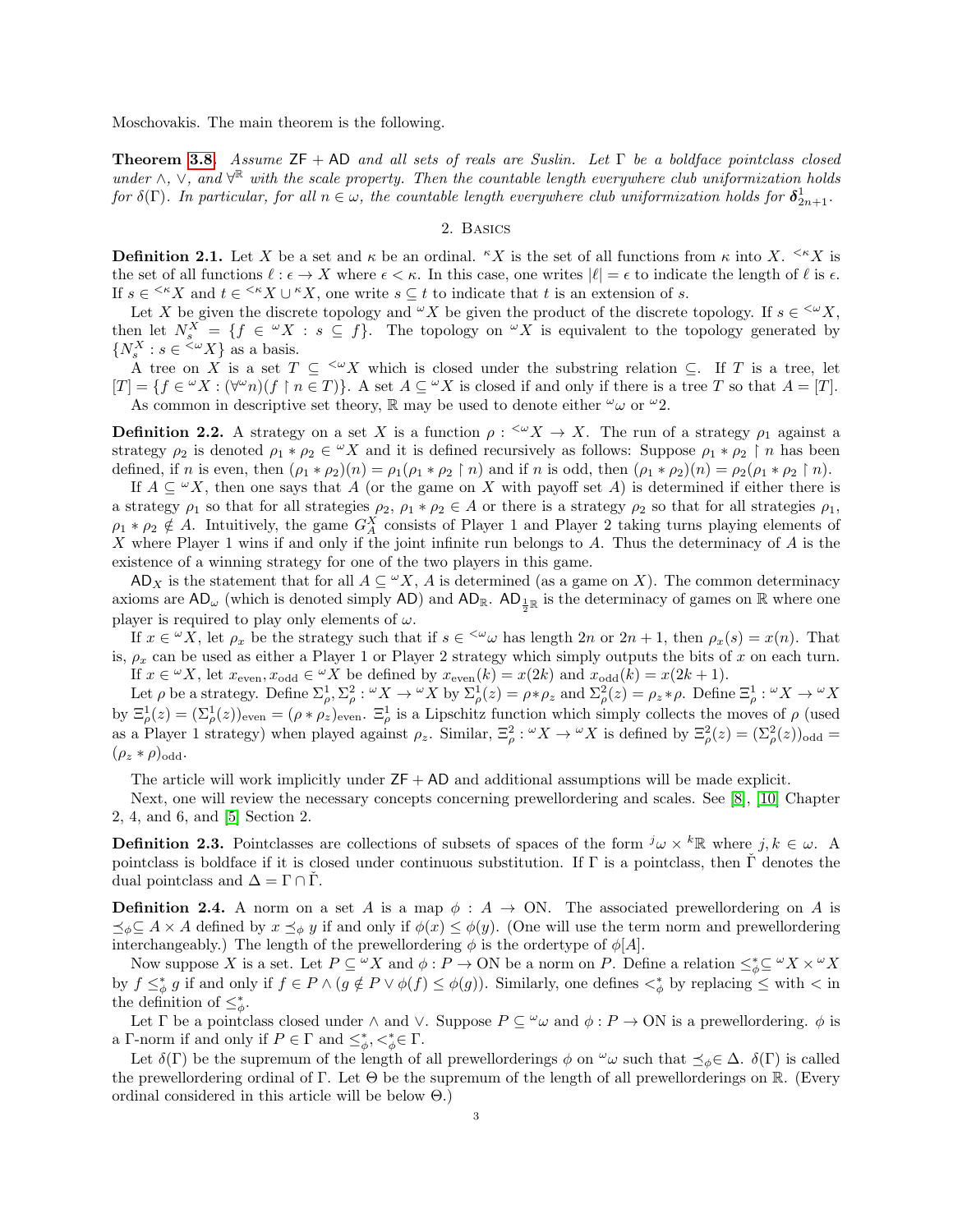**Definition 2.5.** Fix a recursive bijection pair :  $\omega \times \omega \to \omega$ . If  $x \in \omega$  and  $n \in \omega$ , let  $\hat{x}_n \in \omega$  be defined by  $\hat{x}_n(k) = x(\text{pair}(n,k))$ .  $\hat{x}_n$  is the *n*<sup>th</sup> section of  $x$ . If  $z \in \omega$ , let  $\hat{z} = \{x \in \omega \cup (\forall x)(\hat{x} \in$  $\hat{x}_n(k) = x(\text{pair}(n, k))$ .  $\hat{x}_n$  is the n<sup>th</sup>-section of x. If  $Z \subseteq \omega_{\omega}$ , let  $\hat{Z} = \{x \in \omega : (\forall n)(\hat{x}_n \in Z)\}\$ .<br>If  $x \in \omega_2$  let  $\mathcal{P} \subseteq \omega \times \omega$  be defined by  $\mathcal{P} \subseteq (a, b)$  if and only if  $x(\text{pair}(a, b)) = 1$ 

If  $x \in \omega$ , let  $\mathcal{R}_x \subseteq \omega \times \omega$  be defined by  $\mathcal{R}_x(a, b)$  if and only if  $x(\text{pair}(a, b)) = 1$ .

Let WO be the  $\Pi_1^1$ -complete set of  $w \in \mathbb{R}$  so that  $\mathcal{R}_x$  is a wellordering. Let  $\sigma: WO \to \omega_1$  be the ordertype function. ot is a  $\Pi_1^1$ -norm on WO. If  $w \in WO$  and  $n \in \text{field}(\mathcal{R}_w)$ , then let  $\text{ot}(w, n)$  denote the ordertype of n in  $\mathcal{R}_w$ . If  $w \in WO$  and  $\alpha < \text{ot}(w)$ , then let  $\text{num}(w, \alpha)$  be the unique element of  $\omega$  with ordertype  $\alpha$ according to  $\mathcal{R}_w$ .

<span id="page-3-2"></span>**Definition 2.6.** Let X be a set. A set  $A \subseteq {}^{\omega}X$  is Suslin if and only if there is an ordinal  $\delta$  and a tree T on  $X \times \delta$  so that  $A = \pi_1[[T]]$ , where  $\pi_1 : {}^{\omega}X \times {}^{\omega}\delta \to {}^{\omega}X$  is the projection onto the first coordinate. T is called a Suslin representation for A. A set A is coSuslin if and only if  $\alpha X \setminus A$  is Suslin.

Let X be a set and  $A \subseteq \omega X$ . A sequence of norms on  $A, \phi = \langle \phi_n : n \in \omega \rangle$ , is a semiscale if and only if for all  $f \in {}^{\omega}X$  and sequence  $\bar{f} = \langle f_n : n \in \omega \rangle$  of elements in A so that

- (1)  $f = \lim_{n \in \omega} f_n$  (in the natural topology on  ${}^{\omega} X$ ).
- (2) For all  $n \in \omega$ , there is a  $\lambda_n \in \text{ON}$  so that  $\lim_{i \in \omega} \phi_n(f_i) = \lambda_n$  (i.e. is eventually constant taking value  $\lambda_n$ ).

one has that  $f \in A$ .

A semiscale  $\bar{\phi}$  on A is good if and only if for any sequence  $\bar{f}$  which satisfies just (2) above, there is an  $f \in {}^{\omega}X$  so that  $f = \lim_{n \in \omega} f_n$ . A semiscale is very good if and only it is good and for all  $x, y \in A$  and  $n \in \omega$ ,  $\phi_n(x) \leq \phi_n(y)$  implies that for all  $m \leq n$ ,  $\phi_m(x) \leq \phi_m(y)$ .

A semiscale  $\phi$  on A is a scale if and only if if it satisfies the lower semicontinuity property: Using the notation of (1) and (2) above, for all  $n \in \omega$ ,  $\phi_n(f) \leq \lambda_n$ .

Every semiscale  $\phi$  on A yields a Suslin representation for A. Suppose a tree T on  $X \times \delta$  is a Suslin representation for A. If  $f \in A$ , then the tree  $T_f = \{u \in \langle \omega \delta : (f \restriction [u], u) \in T\}$  has an infinite path so let  $L_f^T$ denote the leftmost path of  $T_f$ . The canonical semiscale for A derived from T is  $\bar{\varphi}^T = \langle \varphi_n^T : n \in \omega \rangle$  defined by  $\varphi_n^T(f) = L_f^T(n)$ . (See [\[10\]](#page-11-7) Theorem 2B.1.) Also every semiscale on A can be converted into a very good semiscale by a standard procedure (see [\[10\]](#page-11-7) Lemma 4E.2).

**Definition 2.7.** Let  $R \subseteq \mathbb{R} \times \mathbb{R}$ . A uniformization for R is a function  $\Phi : \text{dom}(R) \to \mathbb{R}$  so that for all  $x \in \text{dom}(R), R(x, \Phi(x))$ . Let Uniformization be the statement that every relation  $R \subseteq \mathbb{R} \times \mathbb{R}$  has a uniformization.

If R has a Suslin representation, then R has a uniformization. By a game argument,  $AD_{\frac{1}{2}\mathbb{R}}$  implies Uniformization. Kechris [\[6\]](#page-11-3) showed that over AD, AD $_{\frac{1}{2}\R}$  and Uniformization are equivalent.  $L(\R) \models \neg \sf{AD}_{\frac{1}{2}\R}$ since the relation  $S(x, y)$  if and only if y is not  $OD_x$  cannot be uniformized in  $L(\mathbb{R})$ .

In this article, one will be concerned about the determinacy of certain games on ordinals. Generally, the determinacy of all games on uncountable ordinals is not consistent. However, the following result states that games with Suslin and coSuslin payoff sets are determined.

<span id="page-3-0"></span>Fact 2.8. ([\[7\]](#page-11-9) Theorem 2.8) Suppose  $\kappa < \Theta$ . Let  $A \subseteq \mathcal{A}$  and suppose that A is Suslin and coSuslin. Then the game on  $\kappa$  with payoff set A is determined.

To apply Fact [2.8,](#page-3-0) one will need to show some relevant ordinal games have Suslin and coSuslin payoff sets. Moreover, it will be very important in certain instances to have that the Suslin representations are obtained uniformly from certain objects. Next, one will give some closure properties of Suslin representations with a particular focus on uniformity.

<span id="page-3-1"></span>Fact 2.9. Let  $\kappa$  be a cardinal. Let  $\epsilon < \omega_1$ ,  $w \in WO$  with  $\text{ot}(w) = \epsilon$ ,  $\nu < \kappa$ , and  $\ell : \epsilon \to \nu$ . Define a relation  $R_\ell^\nu \subseteq {}^{\omega} \nu$  by  $R_\ell^\nu(g)$  if and only if  $\text{rang}(\ell) \subseteq \text{rang}(g)$ . Then  $R_\ell^\nu$  is Suslin and coSuslin uniformly in  $\ell$ ,  $\nu$ , and w. The term "uniformly" means there is a function  $\mathfrak T$  and  $\mathfrak U$  so that whenever  $\ell$ , w, and  $\nu$  have the above property,  $\mathfrak{T}(\ell, w, \nu)$  and  $\mathfrak{U}(\ell, w, \nu)$  are trees on  $\nu \times \kappa$ ,  $R_{\ell}^{\nu} = \pi_1[[\mathfrak{T}(\ell, w, \nu)]]$ , and  ${}^{\omega}\nu \setminus R_{\ell}^{\nu} = \pi_1[[\mathfrak{U}(\ell, w, \nu)]]$ , where  $\pi_1$ :  $\omega \nu \times \omega \kappa \rightarrow \omega \nu$  is the projection onto the first coordinate.

Proof. Fix a bijection  $\Upsilon : \kappa \to \langle \omega_{\kappa} \rangle$  with the property that for all  $s, t \in \langle \omega_{\kappa} \rangle$ , if  $s \subseteq t$ , then  $\Upsilon^{-1}(s) \leq \Upsilon^{-1}(t)$ . If  $s, t \in \langle w \nu \rangle$ , then say that s is compatible with t if  $s \subseteq t$  or  $t \subseteq s$ . Since  $w \in WO$  with  $ot(w) = \epsilon$ , let  $B_w : \omega \to \epsilon$  be the canonical bijection obtained from w.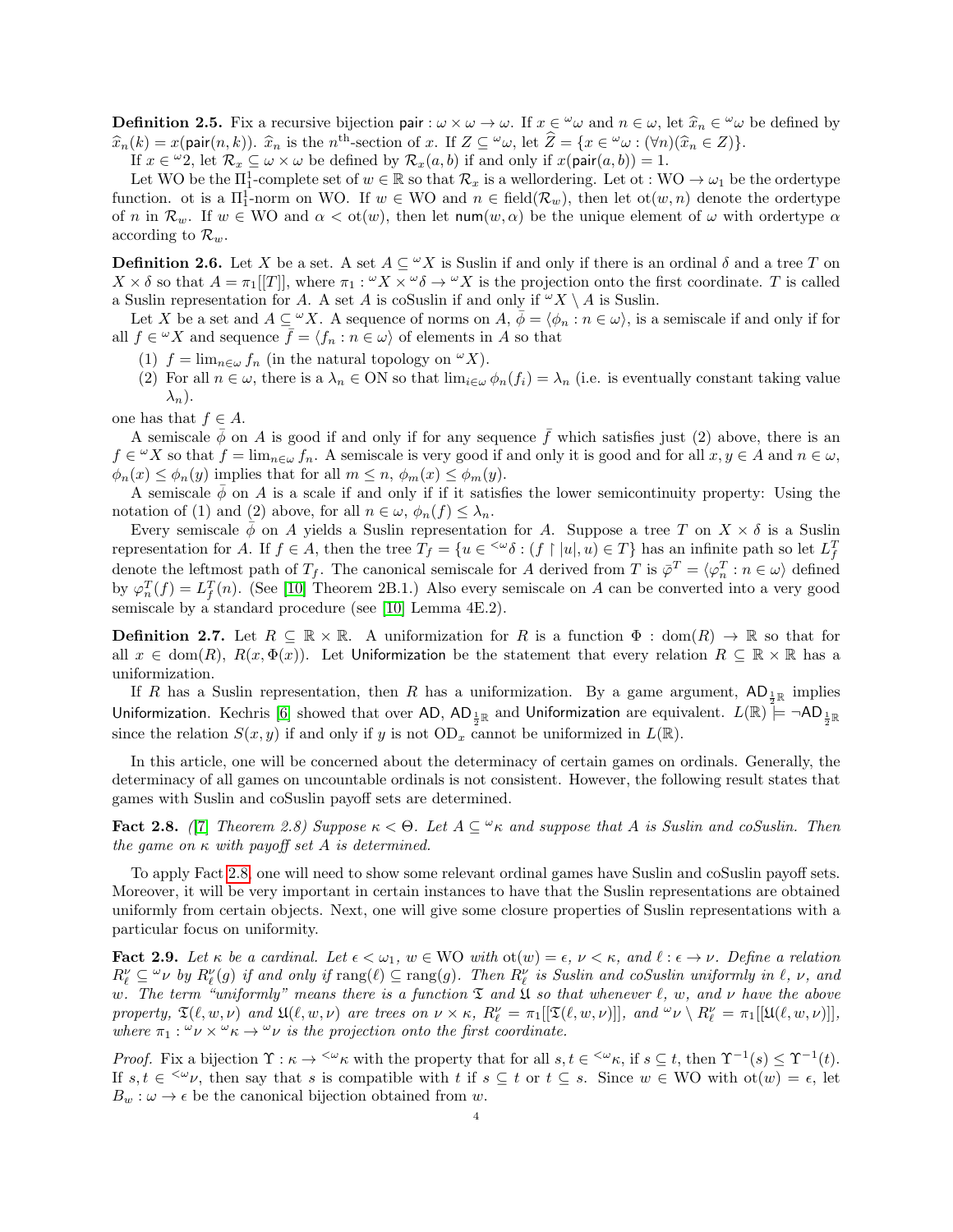Let  $S_\ell^\nu = \nu \setminus R_\ell^\nu$ . Note that  $S_\ell^\nu$  is a countable union of closed sets in the topology of  $\nu$  and thus has the following simple Suslin representation. Let U be a tree on  $\omega \vee \omega$  by  $(s, u) \in U$  if and only if  $|s| = |u| = 0$ or there exists an  $m \in \omega$  so that u is the constant sequence taking value m and  $\ell(B_w(m)) \notin \text{rang}(s)$ . If  $m \in \omega$ , let  $\overline{m} \in \omega$  be the constant infinite sequence taking value m. Note that if  $g \in \pi_1[[U]]$  then there exists an  $m \in \omega$  so that  $(g, \overline{m}) \in [U]$ . So for all  $n \in \omega$ ,  $(g \restriction n, \overline{m} \restriction n) \in U$  which implies that for all  $n \in \omega$ ,  $\ell(B_w(m)) \notin \text{rang}(g \restriction n)$ . Hence  $\ell(B_w(m)) \notin \text{rang}(g)$  and  $\neg(\text{rang}(\ell) \subseteq \text{rang}(g))$ . Thus  $S_{\ell}(g)$ . Conversely, suppose  $S_{\ell}^{\nu}(g)$  which means  $\neg(\text{rang}(\ell) \subseteq \text{rang}(g))$ . Since  $B_w$  is a bijection between  $\omega$  and  $|\ell|$ , there is some  $m \in \omega$  so that  $\ell(B_w(m)) \notin \text{rang}(g)$ . Then  $(g, \overline{m}) \in [U]$  and thus  $g \in \pi_1[[U]]$ . This shows that  $S_\ell^{\nu}$  is Suslin and therefore  $R^{\nu}_{\ell}$  is coSuslin.

Define a tree T on  $\nu \times \kappa$  by  $(s, u) \in T$  if and only if for all  $k < |s|$ , the following holds

- $\Upsilon(u(k)) \in \langle \omega \nu \rangle$
- $\ell(B_w(k)) \in \text{rang}(\Upsilon(u(k))).$
- $\Upsilon(u(k))$  is compatible with s.

Suppose  $g \in \pi_1[[T]]$ . Then there exists an  $h \in \mathcal{L}_k$  so that  $(g,h) \in [T]$ . Thus for all  $k \in \omega$ ,  $\Upsilon(h(k)) \subseteq g$ and  $\ell(B_w(k)) \in \text{rang}(\Upsilon(h(k)))$ . Hence  $\text{rang}(\ell) \subseteq \text{rang}(g)$  which is equivalent to  $R_{\ell}(g)$ . Conversely, suppose  $R_{\ell}^{\nu}(g)$ . Then rang $(\ell) \subseteq \text{rang}(g)$ . For each  $n \in \omega$ , let  $k_n$  be least  $k \in \omega$  so that  $g(k) = \ell(B_w(n))$ . Let  $h(n) = \Upsilon^{-1}(g \upharpoonright k_n + 1)$ . Then  $(g, h) \in [T]$ . Thus  $g \in \pi_1[[T]]$ . Observe that this explicit h is actually the left-most branch,  $L_g^T$ , of T corresponding to g. It has been shown that  $g \in \pi_1[[T]]$  if and only if  $R_{\ell}^{\nu}(g)$ .  $R_{\ell}^{\nu}$ is Suslin.

Observe that both trees U and T are produced uniformly from  $\ell$ ,  $\nu$ , and w. Let  $\mathfrak{U}(\ell, w, \nu) = U$  and  $\mathfrak{T}(\ell, w, \nu) = T.$ 

<span id="page-4-0"></span>Fact 2.10. Assume the setting of Fact [2.9.](#page-3-1) Let  $\overline{\varphi}^{\ell,w,\nu} = \langle \varphi_n^{\ell,w,\nu} : n \in \omega \rangle$  be the canonical semiscale derived  ${\rm from}~\mathfrak{T}(\ell,w,\nu)$  (using the leftmost branch as in Definition [2.6\)](#page-3-2) and  $\bar{\varpi}^{\ell,w,\nu}=\langle\varpi^{\ell,w,\nu}_n:n\in\omega\rangle$  be the canonical semiscale derived from  $\mathfrak{U}(\ell,w,\nu)$ . For all  $n \in \omega$ , the norm relations  $\leq^*_{\varphi_n^{\ell,w,\nu}}, \leq^*_{\varphi_n^{\ell,w,\nu}}, \leq^*_{\varpi_n^{\ell,w,\nu}},$  and  $\leq^*_{\varpi_n^{\ell,w,\nu}}$ are Suslin and coSuslin.

Proof. The notation from the statement and proof of Fact [2.9](#page-3-1) will be used. Note that from the definition of  $\mathfrak{U}(\ell, w, \nu)$  from Fact [2.9,](#page-3-1) the leftmost branch  $L_g^{\mathfrak{U}(\ell,w,\nu)}$  is simply  $\bar{m}$  where m is least so that  $\ell(B_w(m)) \notin$ rang $(g)$ .

For each  $m \in \omega$ , let  $E_m = \{ g \in \omega : (\forall k < m) (\ell(B_w(k)) \in \text{rang}(g)) \wedge \ell(B_w(m)) \notin \text{rang}(g) \}.$  One can check that  $E_m$  is Suslin and coSuslin using arguments similar to Fact [2.9](#page-3-1) (as it is an intersection of an open and a closed set). Observe that for any  $k \in \omega$ 

$$
\leq^*_{\varpi_k^{\ell,w,\nu}} = \left(\bigcup_{m \leq n} E_m \times E_n\right) \cup \left(\bigcup_{m \in \omega} E_m \times R_\ell^\nu\right)
$$

and

$$
\langle \xi^*_{\varpi_k^{\ell,w,\nu}} = \left( \bigcup_{m < n} E_m \times E_n \right) \cup \left( \bigcup_{m \in \omega} E_m \times R_\ell^\nu \right).
$$

These norm relations are Suslin and coSuslin by Fact [2.9](#page-3-1) and the earlier observations.

In the proof of Fact [2.9,](#page-3-1) one showed that if  $f \in \pi_1[[\mathfrak{T}(\ell,w,\nu)]]$ , then the left-most branch  $L_f^{\mathfrak{T}(\ell,w,\nu)}$  $\int_{f}^{2(\ell, w, \nu)}$  is explicitly given by the following: For each  $n \in \omega$ , let  $k_n$  be the least  $k \in \omega$  such that  $f(k) = \ell(B_w(n))$ . Then  $L^{\mathfrak{T}(\ell,w,\nu)}_f$  $f_f^{\mathfrak{T}(\ell,w,\nu)}(n) = \Upsilon^{-1}(f \restriction k_n + 1).$ 

Let  $A_n \subseteq \kappa$  be the collection of  $\gamma$  so that  $|\Upsilon(\gamma)| > 0$ ,  $\Upsilon(\gamma)(|\Upsilon(\gamma)|-1) = \ell(B_w(n))$  and for all  $i < |\Upsilon(\gamma)|-1$ ,  $\Upsilon(\gamma)(i) \neq \ell(B_w(n))$ . Define a tree  $K_n$  on  $\nu \times \nu \times \kappa \times \kappa$  by  $(s, t, u, v) \in K_n$  if and only if  $u(0) \leq v(0)$ ,  $u(0), v(0) \in A_n$ ,  $\Upsilon(u(0))$  is compatible with s, and  $\Upsilon(v(0))$  is compatible with t. Define a tree  $J_n$  similarly with  $u(0) \le v(0)$  replaced with  $u(0) < v(0)$ .

Note that if  $f, g \in R_{\ell}^{\nu}$ , then  $\varphi_n^{\ell,w,\nu}(f) \leq \varphi_n^{\ell,w,\nu}(g)$  if and only if  $L_f^{\mathfrak{T}(\ell,w,\nu)}$  $f_f^{\mathfrak{T}(\ell,w,\nu)}(n) \leq L_g^{\mathfrak{T}(\ell,w,\nu)}(n)$  if and only if  $(\exists x, y) ((f, g, x, y) \in [K_n])$ . Similarly, if  $f, g \in R_\ell^\nu$ , then  $\varphi_n^{\ell,w,\nu}(f) < \varphi_n^{\ell,w,\nu}(g)$  if and only if  $L_f^{\mathfrak{T}(\ell,w,\nu)}$  $\int_f^{\mathcal{L}(\ell,w,\nu)}(n)$  <  $L_g^{\mathfrak{T}(\ell,w,\nu)}(n)$  if and only if  $(\exists x,y)((f,g,x,y) \in [J_n]).$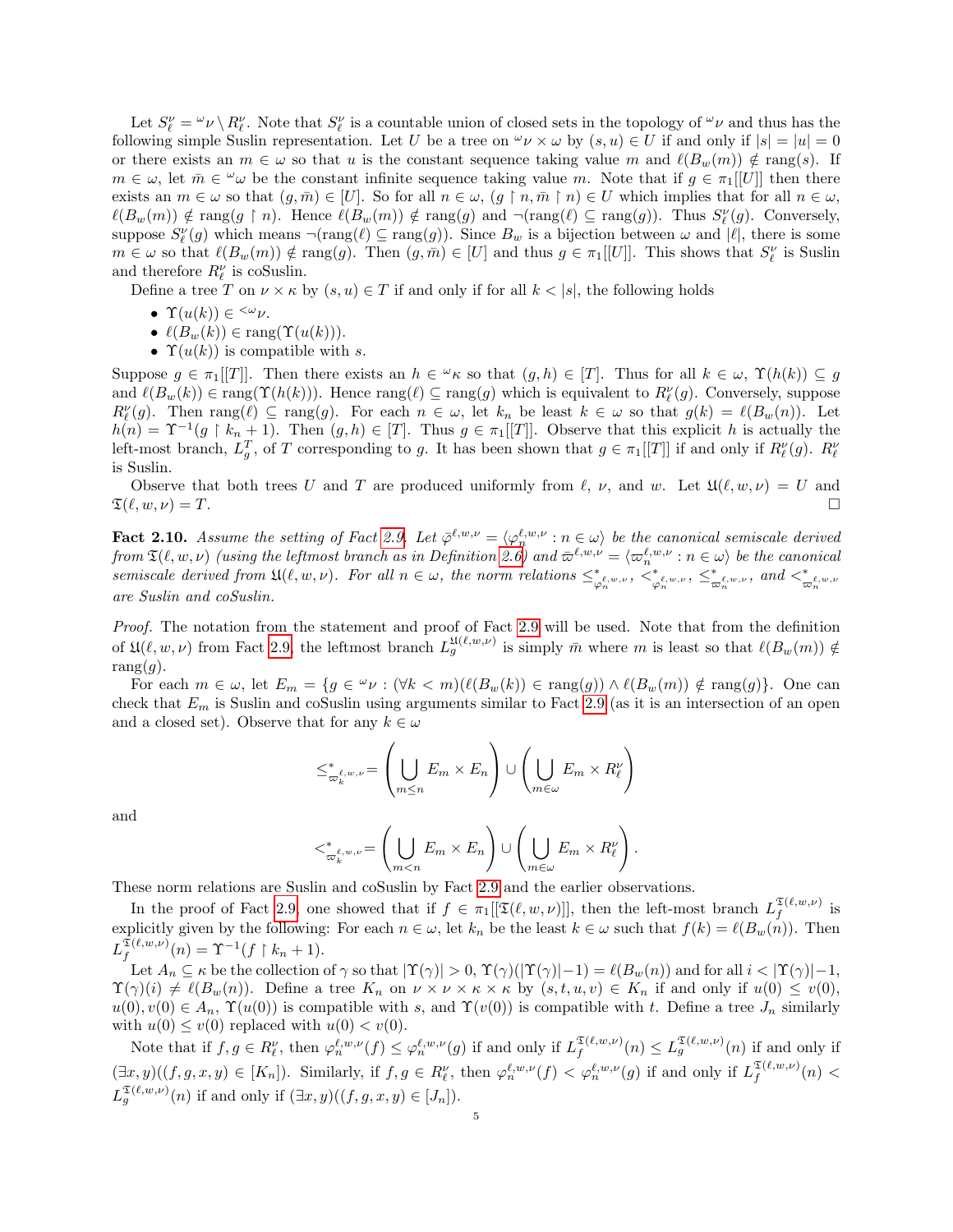Note that  $f \leq^*_{\varphi_n^{\ell,w,\nu}} g$  if and only if

$$
f\in R_\ell^\nu\wedge (g\notin R_\ell^\nu\vee(\exists x,y)((f,g,x,y)\in [K_n])).
$$

Also  $\neg(f \leq^*_{\varphi_n^{\ell,w,\nu}} g)$  if and only if

$$
f \notin R_{\ell}^{\nu} \vee (g \in R_{\ell}^{\nu} \wedge (\exists x, y)((g, f, x, y) \in [J_n])).
$$

This shows that  $\leq^*_{\varphi_n^{\ell,w,\nu}}$  is Suslin and coSuslin. A similar argument shows that  $\lt^*_{\varphi_n^{\ell,w,\nu}}$  is also Suslin and  $\sum_{n=1}^{\infty}$  coSuslin.

<span id="page-5-0"></span>**Fact 2.11.** ([\[10\]](#page-11-7) 6E; Moschovakis Third Periodicity Theorem) Assume  $ZF + AD + DC_R$ . Let  $\nu < \Theta$ . Let  $A \subseteq \omega_{\nu}$  be Suslin and  $\bar{\varphi} = \langle \varphi_n : n \in \omega \rangle$  be a very good semiscale on A. For each  $n \in \omega$ , odd  $m \in \omega$ , and  $s, t \in \infty$ , define the game  ${}^{n}H_{t}^{s}$  on  $\nu$  as in the following diagram.

$$
{}^{s} \quad F a_{0} \qquad S a_{1} \quad F a_{2} \qquad F a_{3} \qquad \cdots \qquad a
$$
  
\n
$$
{}^{n} H_{t}^{s} \qquad t \qquad S b_{0} \quad F b_{1} \qquad S b_{2} \quad F b_{3} \qquad \cdots \qquad b
$$

The games has two players called the first and second player making move in  $\nu$  as indicated in the diagram. Say that the second player wins if and only if  $\hat{s} \hat{\alpha} \leq_{\varphi_n}^* t \hat{\beta}$ .

Assume that Player 1 has a winning strategy in the game  $G_A^{\nu}$  on  $\nu$  with payoff set A. Assume for all odd m and integer n, the games  $^{n}H^{s}_{t}$  are determined. Then uniformly from  $\nu$ , A, and the very good semiscale  $\bar{\varphi}$ , one can obtain a strategy  $\sigma$  for Player 1 in  $G_A^{\nu}$ . (This means there is a function  $\Phi$  so that whenever  $\nu$ , A, and  $\bar{\varphi}$  has the above property,  $\Phi(\nu, A, \bar{\varphi})$  is a Player 1 winning strategy for  $G_A^{\nu}$ .)

Proof. This result is essentially a coarse form of the Moschovakis third periodicity theorem for ordinal value games using the idea of the "best" strategy. (The definability estimates for the strategy will not be relevant here.) The uniformity statement will be essential so an explicit definition of the Player 1 winning strategy will be provided. The reader can see [\[10\]](#page-11-7) 6D and 6E or [\[5\]](#page-11-8) Section 2 for the details.

For each odd m, let  $W_m$  be the set of  $s \in {}^m\nu$  so that Player 1 can win in the game  $G_A^{\nu}$  when s is an initial partial run (m being odd implies that Player 2 is the next player to respond). Since Player 1 is assumed to have a winning strategy, for all odd  $m \in \omega$ ,  $W_m$  is nonempty. For  $s, t \in W_m$ , define  $s \preceq_m^m t$  if and only if the second player has a winning strategy in  ${}^n H_t^s$ . It can be shown that  $\preceq_n^m$  is a prewellordering on  $W^m$ .

If  $k \in \omega$  and  $u \in {}^{2k}\nu$ , then define  $\sigma(u)$  to be the least  $\gamma < \nu$  so that  $u^{\hat{\ }} \gamma \in W_{2k+1}$  and for all  $\eta$  with  $u\hat{i}\eta \in W_{2k+1}, u\hat{i}\gamma \leq_k^{2k+1} u\hat{i}\eta$ . (If u is odd length, then let  $\sigma(u) = 0$  as this case is irrelevant because  $\sigma$  is intended to be used as a Player 1's strategy.) It can be shown that  $\sigma$  is a Player 1's winning strategy in  $G_A^{\nu}$ and is produced uniformly from  $\nu$ , A, and  $\bar{\varphi}$ .

<span id="page-5-1"></span>**Fact 2.12.** Let  $\nu < \Theta$ . Let  $\Xi : \omega_{\nu} \to \omega_{\omega}$  be a Lipschitz continuous function. Suppose  $\Gamma$  is a (boldface) pointclass and  $\Delta = \Gamma \cap \check{\Gamma}$ . Suppose there is a norm  $\varphi : W \to \nu$  so that  $W \in \Delta$  and the associated prewellordering  $\preceq_{\varphi}$  on W is also in  $\Delta$ . Then  $\Xi[\omega]$  is  $\exists^{\mathbb{R}}\Delta$ .

*Proof.* First, a simple coding of  $\langle w \rangle$  by reals will be developed. Let finS consists of reals z so that ( $\forall i$  $\hat{z}_0(0)(\hat{z}_{i+1} \in W)$ . Let finseq : finS  $\rightarrow \langle \omega \nu \rangle$  by finseq(*z*) is a sequence of length  $\hat{z}_0(0)$  and for all  $i < \hat{z}_0(0)$ , finseq(z)(i) =  $\varphi(\widehat{z}_{i+1})$ . Note that finseq is a surjection of finS onto  $\leq \nu$ . Note that the relation  $u, v \in \text{finS}$ and finseq $(u)$  = finseq $(v)$  is  $\Delta$  since  $\varphi$  is a norm in  $\Delta$ . Also the relation  $u, v \in \text{finS}$  and finseq $(u) \subsetneq \text{finseq}(v)$ is ∆.

Fix a bijection  $\Upsilon : \nu \to \langle \omega \nu \rangle$ . Next one will show that  $\Upsilon$  has a coded version which is  $\exists^{\mathbb{R}} \Delta$ . Define  $Z \subseteq W \times \text{fin}S$  $Z \subseteq W \times \text{fin}S$  $Z \subseteq W \times \text{fin}S$  by  $Z(w, u)$  if and only if  $\Upsilon(\varphi(w)) = \text{finseq}(u)$ . By the Moschovakis coding lemma ([\[10\]](#page-11-7) Section 7D or [\[5\]](#page-11-8) Theorem 2.12), there is a  $\bar{Z} \in \exists^{\mathbb{R}} \Delta$  so that  $\bar{Z} \subseteq Z$  and for all  $\alpha < \nu$ ,  $\bar{Z} \cap (\varphi^{-1}[\{\alpha\}] \times \mathbb{R}) \neq \emptyset$  if and only if  $Z \cap (\varphi^{-1}[\{\alpha\}] \times \mathbb{R}) \neq \emptyset$ .

Since  $\Xi$  is Lipschitz, there is a function  $\tau : \langle \omega \nu \to \omega \rangle$  so that  $\Xi = \Xi^2_\tau$  using the notation of Defintion [2.2.](#page-2-0) Define  $Y \subseteq W \times \omega$  by  $Y(w, n)$  if and only if  $\tau(\Upsilon(\varphi(w))) = n$ . By the Moschovakis coding lemma, there is a  $\overline{Y} \in \mathbb{R}^{\mathbb{R}}$  and  $\overline{Y} \subseteq Y$  and for all  $\alpha < \nu$ ,  $\overline{Y} \cap (\varphi^{-1}[\{\alpha\}] \times \omega) \neq \emptyset$  if and only if  $Y \cap (\varphi^{-1}[\{\alpha\}] \times \omega) \neq \emptyset$ .

Now observe that  $x \in \Xi[\omega]$  if and only if there exists an  $y \in \omega$  so that the conjunction of the following holds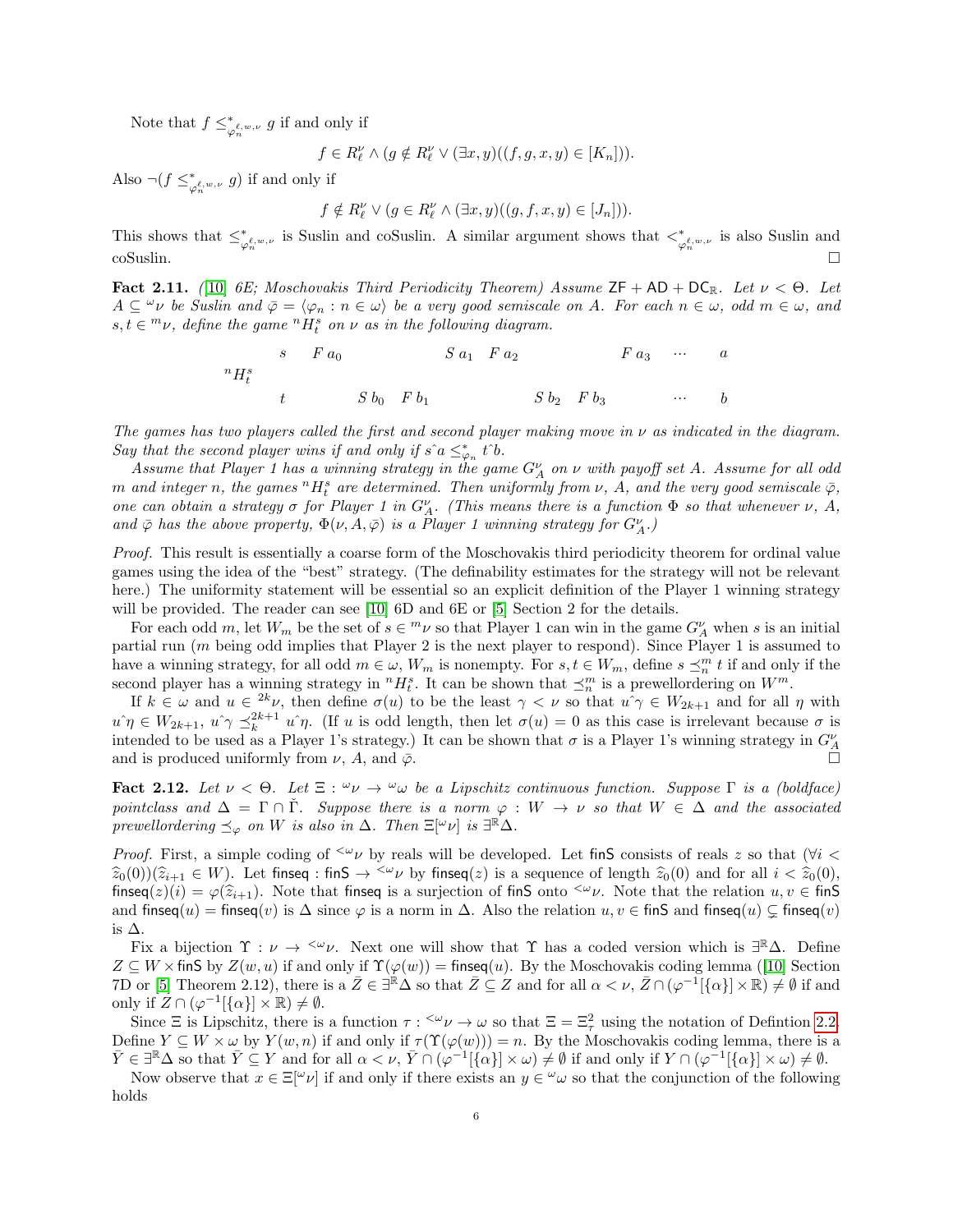- (1) For all  $n \in \omega$ ,  $\widehat{y}_n \in W$ .
- (2) For all  $n \in \omega$ , there exist  $v, w \in W$  and there exists a  $u \in \text{fin } S$  so that  $\varphi(v) = \varphi(w)$ , for all  $i < |$  finseq $(u)$ , finseq $(u)(i) = \varphi(\widehat{y}_i), Z(v, u),$  and  $\overline{Y}(w, x(n))$ .

Intuitively, if one lets  $f \in \omega_{\nu}$  be defined by  $f(n) = \varphi(\widehat{y}_n)$ , then the above asserts that  $x = \Xi^2_{\tau}(f)$ . The above asserts that  $x = \Xi^2_{\tau}(f)$ . expression is  $\exists^{\mathbb{R}} \Delta$ .  $R_{\Delta}$ .

<span id="page-6-0"></span>**Fact 2.13.** (Boundedness Principle) Suppose  $\Gamma$  is a (boldface) pointclass closed under  $\forall^{\mathbb{R}}$ . Suppose  $W \in \Gamma$ is a Γ-complete set with a surjective  $\Gamma$ -norm  $\varphi : W \to \kappa$ . If  $A \subseteq W$  and  $A \in \tilde{\Gamma}$ , then there is a  $\delta \lt \kappa$  so that  $\varphi[A] \subseteq \delta$ .

<span id="page-6-3"></span>Fact 2.14. (Moschovakis [\[5\]](#page-11-8) Theorem 2.6 and Lemma 2.13) Let  $\Gamma$  be a pointclass closed under  $\wedge$ ,  $\vee$ , and  $\forall^{\mathbb{R}}$ with a Γ-complete set W and a Γ-norm  $\varphi$  on W. Then the length of  $\varphi$  is  $\delta(\Gamma)$  and  $\delta(\Gamma)$  is a regular cardinal.

Recall that under AD, Wadge's lemma implies that every nonselfdual boldface pointclass has complete sets. Solovay club coding techniques for  $\omega_1$  under AD can be extended to  $\delta(\Gamma)$  when  $\Gamma$  is a nonselfdual pointclass closed under  $\forall^{\mathbb{R}}$ .

<span id="page-6-2"></span>**Fact 2.15.** Let  $\Gamma$  be a nonselfdual boldface pointclass closed under  $\forall^{\mathbb{R}}$ . Let  $\kappa = \delta(\Gamma)$ . Let W be a  $\Gamma$ -complete set with surjective  $\Gamma$ -norm  $\varphi : W \to \kappa$ . Let clubcode  $\subset \mathbb{R}$  consists of the strategies  $\tau$  with the property

$$
(\forall w)(w \in W \Rightarrow (\Xi^2_\tau(w) \in W \land \varphi(\Xi^2_\tau(w)) > \varphi(w))).
$$

If  $\tau \in$  clubcode, then let

$$
\mathfrak{C}_{\tau} = \{ \eta < \kappa : (\forall w \in W)(\varphi(w) < \eta \Rightarrow \varphi(\Xi^2_{\tau}(w)) < \eta) \}.
$$

 $\mathfrak{C}_{\tau}$  is a club. If  $C \subseteq \kappa$  is club, then there is a  $\tau \in$  clubcode so that  $\mathfrak{C}_{\tau} \subseteq C$ .

If  $A \subseteq$  clubcode is  $\check{\Gamma}$ , then uniformly in A, one can produce a club C so that for all  $\tau \in A$ ,  $C \subseteq \mathfrak{C}_{\tau}$ . (Uniformly here means there is a function  $\Upsilon$  so that whenever  $A \subseteq$  clubcode is  $\check{\Gamma}$ ,  $\Upsilon(A)$  is club with the property that for all  $\tau \in A$ ,  $\Upsilon(A) \subseteq \mathfrak{C}_{\tau}$ .)

Proof. These are proved using the boundedness principle (Fact [2.13\)](#page-6-0). See [\[2\]](#page-11-0) Fact 4.7 for a similar argument.  $\Box$ 

The simplest example of the Kechris-Woodin generic coding function occurs at  $\omega_1$ . In this case, the generic coding function is very explicitly defined with no use of scale concepts.

**Definition 2.16.** Let  $\alpha \in \omega_1$ . If  $s \in \langle \omega_\alpha \rangle$ , let  $N_s^\alpha = \{f \in \omega_\alpha : s \subseteq f\}$ . The topology on  $\omega_\alpha$  generated by  $\{N_s^{\alpha}: s \in \langle \omega \rangle\}$  as a basis is homeomorphic to  $\omega \omega$ . Thus the familiar category notion can be formulated for  $\omega_{\alpha}$  in this topology. Let surj<sub>α</sub> be the collection of  $f \in \omega_{\alpha}$  such that  $f[\omega] = \alpha$ , i.e. f is a surjection onto  $\alpha$ . surj<sub>α</sub> is comeager in  $\omega_{\alpha}$ .

Recall that under AD, the category ideal has full wellordered additivity. That is, if  $\delta$  is an ordinal and  $\langle X_\alpha : \alpha < \delta \rangle$  is a collection of meager subsets of  $\mathbb{R}$ , then  $\bigcup_{\alpha < \delta} X_\alpha$  is a meager subset of  $\mathbb{R}$ . Thus the meager ideal on  $\alpha$  also has the full wellordered additivity.

<span id="page-6-4"></span>**Fact 2.17.** There is a function  $\mathfrak{G}: \omega_1 \to WO$  so that for all  $\alpha < \omega_1$ , if  $f \in \text{surj}_{\alpha}$ , then  $\text{ot}(\mathfrak{G}(f)) = \alpha$ .

*Proof.* Let  $A_f = \{n \in \omega : (\forall m)(m \leq n \Rightarrow f(m) \neq f(n))\}$ . Define  $\mathfrak{G}(f) \in \mathbb{R}$  so that  $\mathcal{R}_{\mathfrak{G}(f)}(a, b) = 1 \Leftrightarrow a, b \in \mathbb{R}$  $A_f \wedge f(a) < f(b)$ . Note that the domain of  $\mathcal{R}_{\mathfrak{G}(f)}$  is  $A_f$  and  $\mathfrak{G}(f) \in \text{WO}$ . If  $f \in \text{surj}_{\alpha}$ , then  $(A_f, \mathcal{R}_{\mathfrak{G}(f)})$  is order-isomorphic to  $\alpha$ .

The following results are generalizations of the category boundedness arguments found in the proof of the main theorems in [\[3\]](#page-11-1).

<span id="page-6-1"></span>**Fact 2.18.** Let  $\nu < \omega_1$  and  $\kappa$  be a cardinal with  $\text{cof}(\kappa) > \omega$ . Suppose  $A \subseteq {}^{\omega} \nu$  is comeager in  ${}^{\omega} \nu$  and  $\Phi: A \to \kappa$ . Then there is a  $\delta < \kappa$  and a comeager  $B \subseteq A$  so that  $\Phi[B] \subseteq \delta$ .

*Proof.* For each  $\alpha < \kappa$ , let  $A_{\alpha} = \{f \in A : \Phi(f) = \alpha\}$ . Note that  $A = \bigcup_{\alpha < \kappa} A_{\alpha}$ . Let  $T = \{\alpha < \kappa : A_{\alpha} = \alpha\}$ .  $A_{\alpha}$  is nonmeager}. AD implies that a wellordered union of meager sets in  $\omega_{\nu}$  is meager and since A is not meager,  $T \neq \emptyset$ . Since AD implies that all sets of reals have the Baire property and there are no uncountable sets of disjoint open subsets of  $\omega_{\nu}$ , one has that T must be countable. Since  $\text{cof}(\kappa) > \omega$ ,  $\text{sup}(T) < \kappa$ . Let  $\delta = \sup(T) + 1 < \kappa$ . Note that  $B = \bigcup_{\alpha < \delta} A_{\alpha}$  is comeager. By definition of  $B, \Phi[B] \subseteq \delta$ .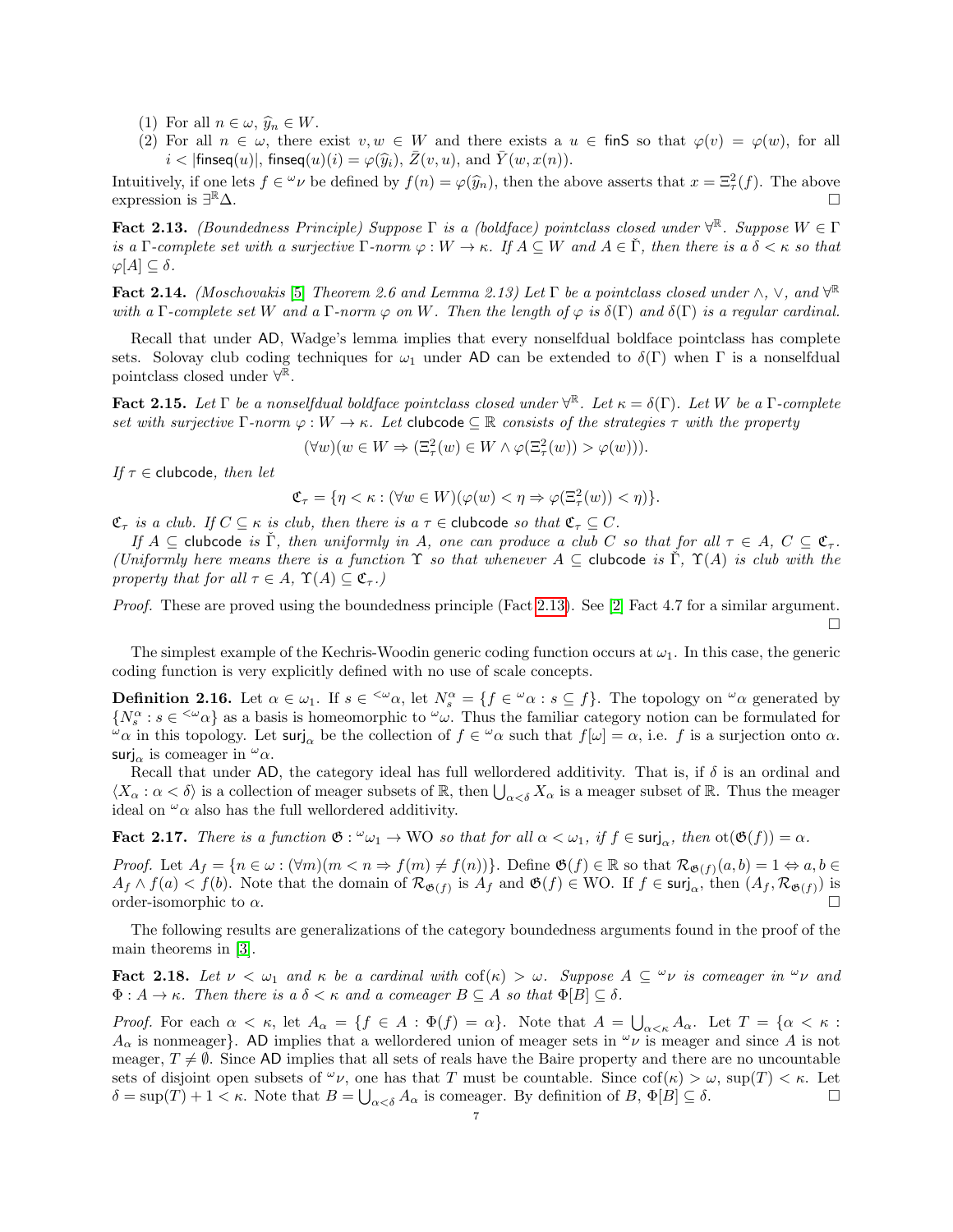<span id="page-7-1"></span>Fact 2.19. Let  $\nu < \omega_1$  and  $\kappa$  be cardinal with  $\text{cof}(\kappa) > \omega$ . Let club be the set of club subsets of  $\kappa$ . Suppose  $A \subseteq \nu$  is comeager and  $\Phi : A \to$  club. Then uniformly from  $\Phi$ , there is a club  $C \subseteq \kappa$  and a comeager set  $B \subseteq A$  so that for all  $f \in B$ ,  $C \subseteq \Phi(f)$ .

Proof. If  $X \subseteq \kappa$  and  $|X| = \kappa$ , then let enum $X : \kappa \to X$  be the increasing enumeration of X. For  $\alpha < \kappa$ , let  $E_{\alpha}: A \to \kappa$  be defined by  $E_{\alpha}(f) = \text{enum}_{\Phi(f)}(\alpha)$ . For  $\alpha < \delta < \kappa$ , let  $Y_{\alpha}^{\delta} = \{f \in A : E_{\alpha}(f) < \delta\}$ . Define  $K: \kappa \to \kappa$  by letting  $K(\alpha)$  be the least  $\delta$  so that  $Y_\alpha^{\delta}$  is comeager. Note that for each  $\alpha < \kappa$ ,  $K(\alpha)$  is well defined by Fact [2.18](#page-6-1) applied to the function  $E_{\alpha}$ . Since for any  $f \in A$ ,  $E_{\alpha}(f) \geq \alpha$ , one has that  $K(\alpha) > \alpha$ . Also note that for any  $\alpha_0 \leq \alpha_1$  and  $f \in A$ ,  $E_{\alpha_0}(f) \leq E_{\alpha_1}(f)$  and thus  $K(\alpha_0) \leq K(\alpha_1)$ .

Let  $C = \{\eta < \kappa : (\forall \xi < \eta)(K(\xi) < \eta)\}\.$  (Note that C is produced uniformly from  $\Phi$ .) First, to show C is unbounded. Let  $\alpha < \kappa$ . Let  $\alpha_0 = \alpha$ . If  $\alpha_n$  has been defined, then let  $\alpha_{n+1} = K(\alpha_n)$ . By the property of K mentioned above,  $\langle \alpha_n : n \in \omega \rangle$  is a strictly increasing sequence in κ. Let  $\eta = \sup{\{\alpha_n : n \in \omega\}}$  and note that  $\alpha < \eta < \kappa$  since  $\text{cof}(\kappa) > \omega$ . Let  $\xi < \eta$  be arbitrary. There is an  $n \in \omega$  so that  $\xi < \alpha_n$ . Since  $K(\xi) \leq K(\alpha_n) = \alpha_{n+1} < \eta$ , one has that  $K(\xi) < \eta$ . Since  $\xi < \eta$  was arbitrary,  $\eta \in C$ . Next to show C is closed. Suppose  $\eta$  is a limit point of C. Let  $\xi < \eta$  be arbitrary. Then there is an  $\eta' \in C$  with  $\xi < \eta' < \eta$ . Thus  $K(\xi) < \eta' < \eta$ . Since  $\xi < \eta$  was arbitrary, one has that  $\eta \in C$ . It has been established that C is a club subset of  $\kappa$ .

Fix  $\eta \in C$ . For all  $\xi < \eta$ ,  $K(\xi) < \eta$  so  $Y_{\xi}^{\eta}$  is comeager. Let  $Y^{\eta} = \bigcap_{\xi < \eta} Y_{\xi}^{\eta}$ . Since wellordered intersection of comeager sets are comeager under  $AD$ ,  $Y^{\eta}$  is comeager. Note that for each  $f \in Y^{\eta}$  and  $\xi < \eta$ ,  $\xi \le E_{\xi}(f) < \eta$ . Since  $\xi < \eta$  is arbitrary,  $E_{\xi}(f) = \text{enum}_{\Phi(f)}(\xi) \in \Phi(f)$ , and  $\Phi(f) \subseteq \kappa$  is a club, one must have that  $\eta \in \Phi(f)$ . Thus for all  $f \in Y^{\eta}$ ,  $\eta \in \Phi(f)$ . Now let  $Y = \bigcap_{\eta \in C} Y^{\eta}$ . Again since a wellordering intersection of comeager sets is comeager under AD, Y is comeager. Take any  $f \in Y$ . For any  $\eta \in C$ ,  $f \in Y^{\eta}$ . By the previous observation,  $\eta \in \Phi(f)$ . Since  $\eta \in C$  was arbitrary, one has shown that  $C \subseteq \Phi(f)$ .

Next, the more general notion of a reliable ordinal and its associated Kechris-Woodin generic coding function will be defined.

**Definition 2.20.** ([\[9\]](#page-11-10)) An ordinal  $\lambda$  is reliable if and only if there is a  $W \subseteq \mathbb{R}$  and a scale  $\bar{\varphi} = \langle \varphi_i : i \in \omega \rangle$ on W with the following properties.

- $\bullet \ \varphi_0: W \to \lambda$  is surjective.
- The norm relations  $\leq^*_{\varphi_0}$  and  $\lt^*_{\varphi_0}$  are Suslin and coSuslin.

 $(W, \bar{\varphi})$  is called the witness to the reliability of  $\lambda$ .

For  $\xi < \lambda$ , say that  $S \subseteq \lambda$  is  $\xi$ -honest if and only if there is a  $w \in W$  such that  $\varphi_0(w) = \xi$  and for all  $n \in \omega$ ,  $\varphi_n(w) \in S$ . A set  $S \subseteq \lambda$  is honest if and only if for all  $\xi \in S$ , S is  $\xi$ -honest. (Note that the notion of honest and  $\xi$ -honest depend on the witness to reliability.)

<span id="page-7-0"></span>**Fact 2.21.** Let  $\lambda$  be a regular reliable cardinal as witnessed by  $(W, \overline{\varphi})$ . Then for any  $\alpha < \lambda$ , there exists an  $\alpha'$  such that  $\alpha \leq \alpha' < \lambda$  and  $\alpha'$  is honest.

Proof. For each  $\xi < \lambda$ , there is a  $\xi' \geq \xi$  so that  $\xi'$  is  $\xi$ -honest. To see this, pick any  $w \in W$  so that  $\varphi_0(w) = \xi$ . Let  $\xi' = \sup{\{\varphi_n(w) + 1 : n \in \omega\}}$ .  $\xi'$  is  $\xi$ -honest. Since  $\text{cof}(\lambda) > \omega$ ,  $\xi' < \lambda$ . Let  $\Lambda : \lambda \to \lambda$  be defined by  $\Lambda(\xi)$ is the least  $\xi'$  with  $\xi \leq \xi' < \lambda$  and  $\xi'$  is  $\xi$ -honest.

Let  $\alpha_0 = \alpha$ . If  $\alpha_n < \lambda$  has been defined, let  $\alpha_{n+1} = \sup \Lambda[\alpha_n]$ . Note that  $\alpha_{n+1} < \lambda$  since  $\lambda$  is regular. Let  $\alpha' = \sup{\alpha_n : n \in \omega}$  and note that  $\alpha' < \lambda$  since  $\lambda$  is regular. Now suppose  $\xi < \alpha'$ . There is some  $n \in \omega$  so that  $\xi < \alpha_n$ . Since  $\Lambda(\xi) \leq \alpha_{n+1}$ , one has that  $\alpha_{n+1}$  is  $\xi$ -honest. Since  $\alpha_{n+1} \subseteq \alpha'$ , one has that  $\alpha'$ is  $\xi$ -honest. Since  $\xi < \alpha'$  was arbitrary, this shows that  $\alpha'$  is honest.

Fact 2.22. ([\[9\]](#page-11-10) Lemma 1.1) Let  $\lambda$  be a reliable ordinal with witness  $(W, \overline{\varphi})$ . Then there is a Lipschitz continuous function  $\mathfrak{F}: \omega \to \widetilde{W}$  so that for all  $f \in \omega \lambda$ , if  $f[\omega]$  is honest, then for all  $n \in \omega$ ,  $\varphi_0(\mathfrak{F}(f))_n$  =  $f(n)$ .

**Definition 2.23.** Let BS consists of the collection of  $z \in \mathbb{R}$  so that  $\hat{z}_0 \in WO$  and  $\hat{z}_1 \in \widehat{WO}$ , i.e. for all  $n \in \omega$ ,  $(\widehat{z}_1)_n \in \text{WO}$ . If  $z \in \text{BS}$ , then let  $\text{seq}(z) \in \zeta^{\omega_1} \omega_1$  be the sequence of length ot $(\widehat{z}_0)$  such that for all  $\alpha < \text{ot}(\widehat{z}_0)$ ,  $\text{seq}(z)(\alpha) = \text{ot}(\widehat{(z_1)}_{\text{num}(\widehat{z}_0,\alpha)})$ . Note that for all  $\ell \in \langle \omega_1 \omega_1$ , there is a  $z \in \text{BS}$  so that  $\text{seq}(z) = \ell$ .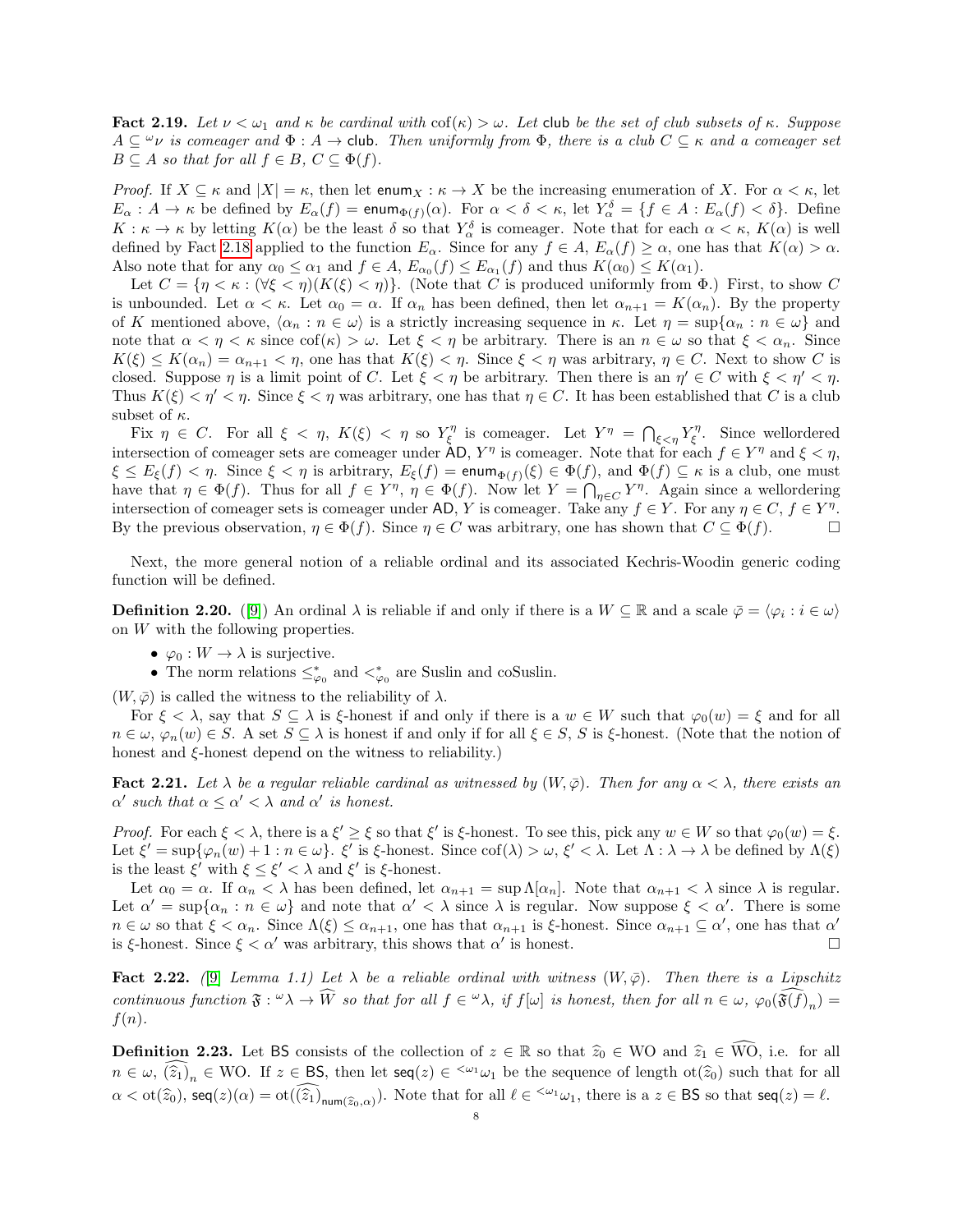<span id="page-8-0"></span>**Definition 2.24.** Let  $\lambda$  be an ordinal,  $W \subseteq \mathbb{R}$ , and  $\varphi : W \to \lambda$  be a surjective norm. Let CS consists of those  $z \in \omega$  so that  $\widehat{z}_0 \in \mathbb{W}$  and  $\widehat{z}_1 \in \widehat{W}$ , i.e. for all  $n \in \omega$ ,  $(\widehat{z}_1)_n \in W$ .

For each  $z \in \mathsf{CS}$ , let  $\mathsf{cseq}(z)$  be the sequence in  $\lambda$  of length  $\mathrm{ot}(\hat{z}_0)$  defined by  $\mathsf{cseq}(z)(\alpha) = \varphi((\hat{z}_1)_{\text{num}(\hat{z}_0,\alpha)})$ . Note that for all  $\ell \in \langle \omega_1 \lambda \rangle$ , there is some  $z \in \mathsf{CS}$  so that  $\mathsf{cseq}(z) = \ell$ .

# 3. Countable Length Everywhere Club Uniformization

**Definition 3.1.** If  $\kappa$  is a cardinal, let club denote the collection of club subsets of  $\kappa$ . A relation  $R \subseteq$  $\langle \omega_1 \kappa \times \text{club}$  is  $\subseteq$ -downward closed in the club-coordinate if and only if for all  $\ell \in \langle \omega_1 \kappa \times \text{club} \rangle$  and clubs  $C \subseteq D$ ,  $R(\ell, D)$  implies  $R(\ell, C)$ . Let  $dom(R) = {\ell \in \langle \omega_1 \omega_1 : (\exists C \in club) R(\ell, C) \rangle}$ . A uniformization for R is a function  $\Lambda : \text{dom}(R) \to \text{club so that for all } \ell \in \text{dom}(R), R(\ell, \Lambda(\ell)).$ 

Countable length everywhere club uniformization for  $\kappa$  is the statement that for all  $R \subseteq \langle \omega_1 \kappa \times \text{club}$  which is  $\subseteq$ -downward closed in the **club**-coordinate, there is a uniformization for R.

**Fact 3.2.** ([\[3\]](#page-11-1) Countable Length Everywhere Club Uniformization for  $\omega_1$ ) Assume ZF + AD. Let R  $\subseteq$  $\leq^{\omega_1}\omega_1 \times$  club be ⊆-downward closed in the club-coordinate. Let  $\tilde{R} \subseteq BS \times$  clubcode be the coded version of R defined by  $\tilde{R}(z, e)$  if and only if  $R(\text{seq}(z), \mathfrak{C}_e)$ . Assume  $\tilde{R}$  has a uniformization (i.e. a function  $\Phi: \text{dom}(\overline{R}) \to \mathbb{R}$  so that for all  $z \in \text{dom}(\overline{R}), R(z, \Phi(e))$ . Then R has a uniformization.

Thus, under  $ZF + AD_{\frac{1}{2}\mathbb{R}}$ , countable length everywhere club uniformization for  $\omega_1$  holds.

 $L(\mathbb{R}) \models \neg \mathsf{AD}_{\frac{1}{2}\mathbb{R}}$ . [\[3\]](#page-11-1) gives an example to show that countable length everywhere club uniformization for  $\omega_1$  cannot hold in  $L(\mathbb{R})$  and thus it is not provable under AD alone.

The main result is a generalization of the countable length everywhere club uniformization for  $\omega_1$ .

**Theorem 3.3.** Assume  $\mathsf{ZF}+\mathsf{AD}+\mathsf{DC}_\mathbb{R}$ . Let  $\Gamma$  be a nonselfdual boldface pointclass closed under  $\wedge$ ,  $\vee$ , and  $\forall^{\mathbb{R}}$ . Let  $\kappa = \delta(\Gamma)$  and assume that  $\kappa$  is reliable with witness  $(W, \bar{\varphi})$  such that W is  $\Gamma$ -complete and  $\varphi_0 : W \to \kappa$ is a surjective Γ-norm. Let CS and cseq be the coding of  $\leq^{\omega_1}\kappa$  from Definition [2.24](#page-8-0) defined relative to  $\varphi_0$ . Let clubcode and  $\mathfrak{C}_e$  (for each  $e \in$  clubcode) be the coding of club subsets of  $\kappa$  from Definition [2.15](#page-6-2) relative to  $\Gamma$  and the  $\Gamma$ -norm  $\varphi_0$  on the  $\Gamma$ -complete set W.

Let  $R \subseteq [\kappa]^{<\omega_1} \times$  club be a  $\subseteq$ -downward closed relation in the club-coordinate. Let  $\tilde{R} \subseteq \mathsf{CS} \times$  clubcode be the coded version of R defined by  $\tilde{R}(z, e)$  if and only if  $R(\csc(z), \mathfrak{C}_e)$ . Assume that  $\tilde{R}$  is Suslin and coSuslin meaning there are trees  $\mathcal T$  on  $\omega \times \omega \times \zeta_0$  and  $\mathcal S$  on  $\omega \times \omega \times \zeta_1$  so that  $\tilde R = \{(z, e) : (\exists f \in \omega \zeta_0)((z, e, f) \in [T])\}$ and  $\mathbb{R} \times \mathbb{R} \setminus \tilde{R} = \{(z, e) : (\exists g \in \mathcal{C}_1)(z, e, f) \in [S]\}.$  Let  $\overline{\phi} = \langle \phi_n : n \in \omega \rangle$  be the canonical semiscale on  $\tilde{R}$  derived from the Suslin representation  $\mathcal T$  for  $\tilde{R}$  as in Definition [2.6.](#page-3-2) Assume each norm relation  $\leq^*_{\phi_n}$  is Suslin and coSuslin. Then there is a  $\Lambda : dom(R) \to club$  so that for all  $\ell \in dom(R)$ ,  $R(\ell, \Lambda(\ell))$ .

Thus assuming  $ZF + AD$  and all sets of reals are Suslin, countable length everywhere club uniformization holds for  $\kappa$  with the above properties.

*Proof.* By the hypothesis, each norm relation  $\leq^*_{\phi_n}$  for  $\tilde{R}$  is assumed to be Suslin and coSuslin so there are trees P on  $\omega \times \omega \times \lambda_0$  and Q on  $\omega \times \omega \times \lambda_1$  with  $\lambda_0, \lambda_1 < \Theta$  which project onto  $\leq^*_{\phi_n}$  and its complement, respectively. By the Moschovakis coding lemma and  $AC_{\omega}^{\mathbb{R}}$ , one may find a sequence  $\langle \mathcal{P}_n : n \in \omega \rangle$  and  $\langle \mathcal{Q}_n : n \in \omega \rangle$  so that for each  $n \in \omega$ ,  $\pi_1[[\mathcal{P}_n]] = \leq^*_{\phi_n}$  and  $\pi_1[[\mathcal{Q}_n]] = \mathbb{R} \times \mathbb{R} \setminus \leq^*_{\phi_n}$ .

Let  $\ell \in \text{dom}(R)$ . Recall that by Fact [2.14,](#page-6-3)  $\kappa = \delta(\Gamma)$  is a regular cardinal. By Fact [2.21,](#page-7-0) let  $\nu_{\ell}$  be the least honest ordinal greater than  $\sup(\ell)$ . Let  $R_{\ell}^{\nu_{\ell}} \subseteq {}^{\omega}\nu_{\ell}$  be defined by  $R_{\ell}^{\nu_{\ell}}(g)$  if and only if  $\text{rang}(\ell) \subseteq \text{rang}(g)$ .

Fix  $g \in \omega_{\nu_\ell}$  so that  $R^{\nu_\ell}_\ell(g)$ . Fix  $w \in W$ O with  $\mathrm{ot}(w) = |\ell|$ . Let  $\mathfrak{r}(\ell, g, w)$  be the unique real with the following properties.

- For all  $n \in \omega$ , if  $n \notin \text{field}(\mathcal{R}_w)$ , then  $\mathfrak{r}(\widehat{\ell}, g, w)_n = \widehat{\mathfrak{F}(g)}_n$
- For  $n \in \text{field}(\mathcal{R}_w)$ , let  $i_n^g$  be the least k so that  $g(k) = \ell(\text{ot}(w, n))$ . Then one has  $\widehat{\mathfrak{r}(\ell, g, w)}_n = \widehat{\mathfrak{F}(g)}_{i_n}$ .

Let extract( $(\ell, g, w)$  be the unique real z so that  $\hat{z}_0 = w$ ,  $\hat{z}_1 = \mathfrak{r}(\ell, g, w)$ , and for all  $n > 1$ ,  $\hat{z}_n = \overline{0}$ , the constant 0 sequence.

<span id="page-8-1"></span>**Lemma 3.4.** Let  $E^{\ell,w}$  :  $R^{\nu_{\ell}}_{\ell} \to \mathbb{R}$  be defined by  $E^{\ell,w}(g) = \text{extract}(\ell, g, w)$ . If  $\text{rang}(g)$  is honest then  $\mathsf{cseq}(\mathsf{extract}(\ell, q, w)) = \ell.$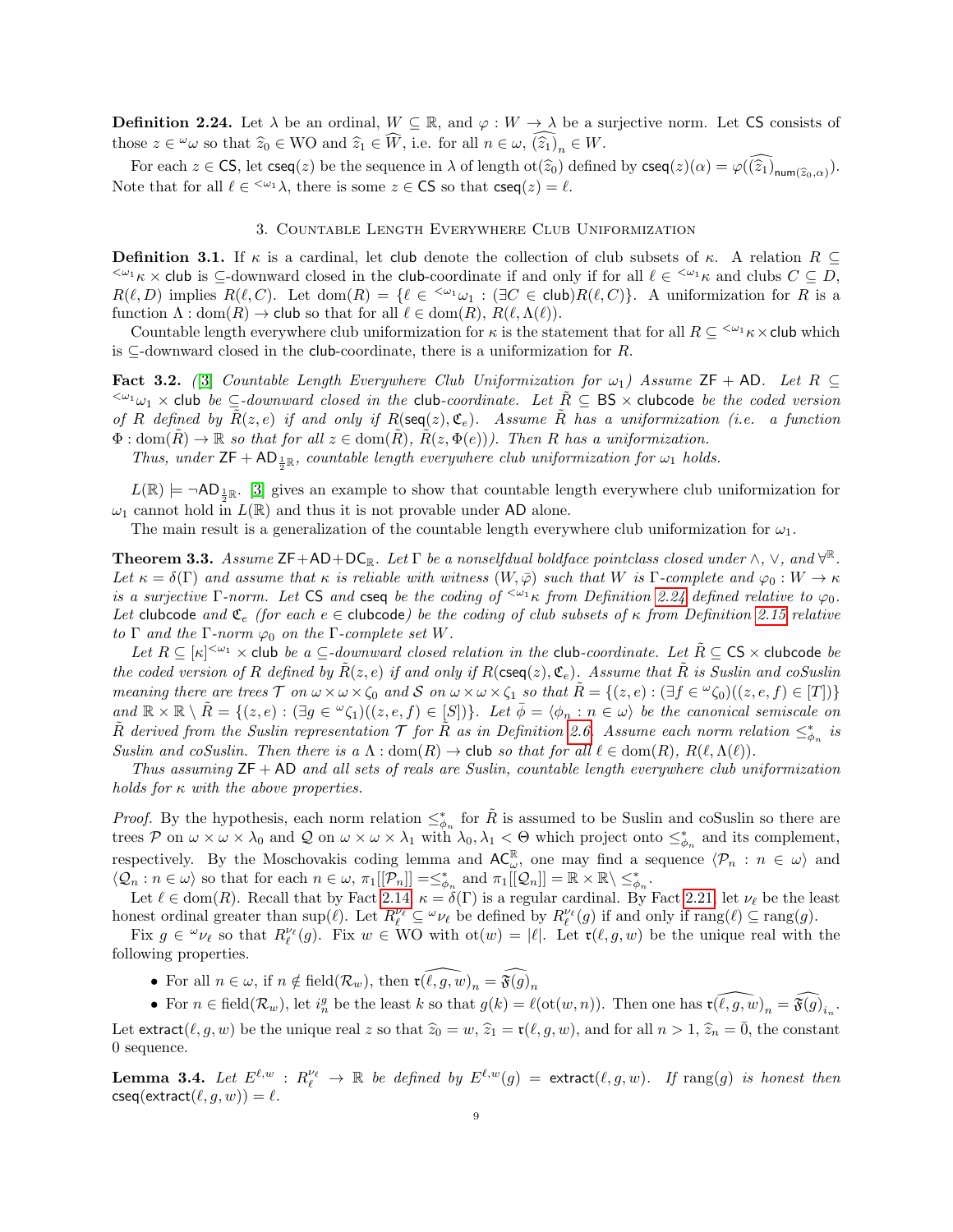*Proof.* Assume  $\text{rang}(\ell) \subseteq \text{rang}(q)$  and g is honest. Let  $\alpha < |\ell|$  and  $n = \text{num}(w, \alpha)$ . Since  $\text{rang}(\ell) \subseteq \text{rang}(q)$ ,  $i_n$  is defined with the property that  $g(i_n^g) = \ell(\text{ot}(w, n)) = \ell(\text{ot}(w, \text{num}(w, \alpha))) = \ell(\alpha)$ . Since g is honest, one has that for all  $n \in \omega$ ,  $g(n) = \varphi_0(\widehat{\mathfrak{F}(g)}_n)$ . This implies that  $\textsf{cseq}(\textsf{extract}(\ell, g, w)) = \ell$ .

<span id="page-9-0"></span>**Lemma 3.5.** Let  $\textsf{graph}(E^{\ell,w}) \subseteq R^{\nu_\ell}_\ell \times \mathbb{R}$  be defined as the graph of  $E^{\ell,w}$ .  $\textsf{graph}(E^{\ell,w})$  is Suslin and coSuslin uniformly in  $\ell$  and w. Moreover, the canonical semiscale derived from this Suslin representation as in Definition [2.6](#page-3-2) has associated norm relations which are Suslin and coSuslin.

*Proof.* Note that although  $E^{\ell,w}$  is only defined on  $R_{\ell}^{\nu_{\ell}}$ , it is continuous on  $R_{\ell}^{\nu_{\ell}}$ . For instance: For  $n \in \text{field}(w)$ and  $g_0, g_1 \in \mathcal{L}_{\kappa}$ , let  $i_n^{g_0}$  and  $i_n^{g_1}$  be the corresponding objects for  $g_0$  and  $g_1$ , respectively. If  $i_n^{g_0} = k$ , then note that for any  $g_1$  such that  $g_0 \restriction k+1 = g_1 \restriction k+1$ ,  $i_n^{g_0} = i_n^{g_1}$ . The continuity of  $E^{\ell,w}$  follows from this observation and the fact that the generic coding function  $\mathfrak F$  is Lipschitz.

The domain of  $E^{\ell,w}$  is  $R_{\ell}^{\nu_{\ell}}$ . Fact [2.9](#page-3-1) and Fact [2.10](#page-4-0) give an analogous result for  $R_{\ell}^{\nu_{\ell}}$ . The proof of the lemma is quite similar to the arguments of these two facts. The details are left to the reader.  $\Box$ 

Consider the game  $G_{\ell}^w$  defined as follows.

$$
G_{\ell}^{w} \t\t II \t\t g(0), e(0) \t\t g(2), e(1) \t\t g(4), e(2) \t\t \cdots \t\t g
$$
  
\nII \t\t g(1) \t\t g(3) \t\t g(5)

For all  $n \in \omega$ ,  $g(n) \in \nu_{\ell}$ . Player 1 plays  $g(2n)$  for all  $n \in \omega$ . Player 2 plays  $g(2n + 1)$  for all  $n \in \omega$ . Player 1 also plays  $e(n) \in \omega$  for all  $n \in \omega$ . After an infinite run, Player 1 and Player 2 together produce  $g \in \omega_{\ell}$ and Player 1 alone produces  $e \in \mathbb{R}$ . Player 1 wins  $G_{\ell}^{w}$  if and only if  $P_{\ell}^{w}(g)$ , where  $P_{\ell}^{w}(g)$  is defined by the conjunction of the following.

- (1) rang $(\ell) \subseteq \text{rang}(g)$ .
- (2) extract $(\ell, g, w) \in \text{dom}(R)$ .
- (3)  $\tilde{R}$ (extract $(\ell, g, w), e$ ).

<span id="page-9-1"></span>**Lemma 3.6.** The payoff set  $P_\ell^w$  for the game  $G_\ell^w$  is Suslin and coSuslin uniformly in  $\ell$  and w. Moreover, the semiscale derived from this Suslin representation as in Definition [2.6](#page-3-2) is Suslin and coSuslin.

*Proof.* (1) is Suslin and coSuslin uniformly in  $\ell$  and w by Fact [2.9](#page-3-1) (and note that  $\nu_{\ell}$  is defined uniformly from  $\ell$ ). Note that dom(R) is Suslin and coSusin uniformly from  $\ell$  and w (and the fixed tree representations  $\mathcal T$ and  $S$ ). (2) is Suslin and coSuslin uniformly from  $\ell$  and w using this observation and Lemma [3.5.](#page-9-0) Similarly (3) is Suslin and coSuslin uniformly from  $\ell$  and w using the tree T and S and Lemma [3.5.](#page-9-0) This establishes that the payoff set  $P_\ell^w$  is Suslin and coSuslin uniformly in  $\ell$  and w. Using Fact [2.10](#page-4-0) and Lemma [3.5,](#page-9-0) one can show each norm relation of the derived semiscale is Suslin and coSuslin.  $\square$ 

The first part of Lemma [3.6](#page-9-1) implies the ordinal game  $G_{\ell}^{w}$  is determined by Fact [2.8.](#page-3-0)

<span id="page-9-2"></span>**Lemma 3.7.** Suppose  $\tau$  is a Player 2 strategy for  $G_{\ell}^{w}$  and  $e \in \mathbb{R}$ . Then there is an  $h \in {}^{\omega} \nu_{\ell}$  with the following properties.

- $\text{rang}(\ell) \subseteq \text{rang}(h)$ .
- Let  $h \oplus e \in \omega_{\nu_\ell}$  be defined by  $(h \oplus e)(n) = \langle h(n), e(n) \rangle$ . Let  $(g, e) = \sum_{\tau}^2 (h \oplus e)$ . (That is,  $(g, e)$  is the run of the game where Player 2 uses  $\tau$  against Player 1 using  $\rho_{h\oplus e}$ .) Then rang(g) is honest.

Suppose  $\sigma$  is a Player 1 strategy for  $G_{\ell}^{w}$ . Then there is an  $h \in {}^{\omega} \nu_{\ell}$  with the following properties.

- rang $(\ell) \subset \text{rang}(h)$ .
- Let  $(g, e) = \sum_{\sigma}^1(h)$ . Then rang $(g)$  is honest.

*Proof.* Fix a bijection  $B: \omega \to |\ell|$ . Using  $AC_{\omega}^{\mathbb{R}}$ , find a sequence  $\langle x_n : n \in \omega \rangle$  in W so that for all  $n \in \omega$ ,  $\varphi_0(x_n) = \ell(B(n))$ . Let pair :  $\omega^2 \to \omega$  be a bijection with the property that for all  $a, b, c \in \omega$ , if pair $(a, b) = c$ , then  $a, b \leq c$  and for all  $a, b, c \in \omega$ , if  $b \leq c$ , then pair $(a, b) \leq$  pair $(a, c)$ . Now define a tree K on R by  $s \in K$ if and only if the following holds.

- For all  $k < |s|, s(k) \in W$ .
- Let  $n = |s|$ . Let  $p_s : 2n \to \nu_\ell$  be defined as follows.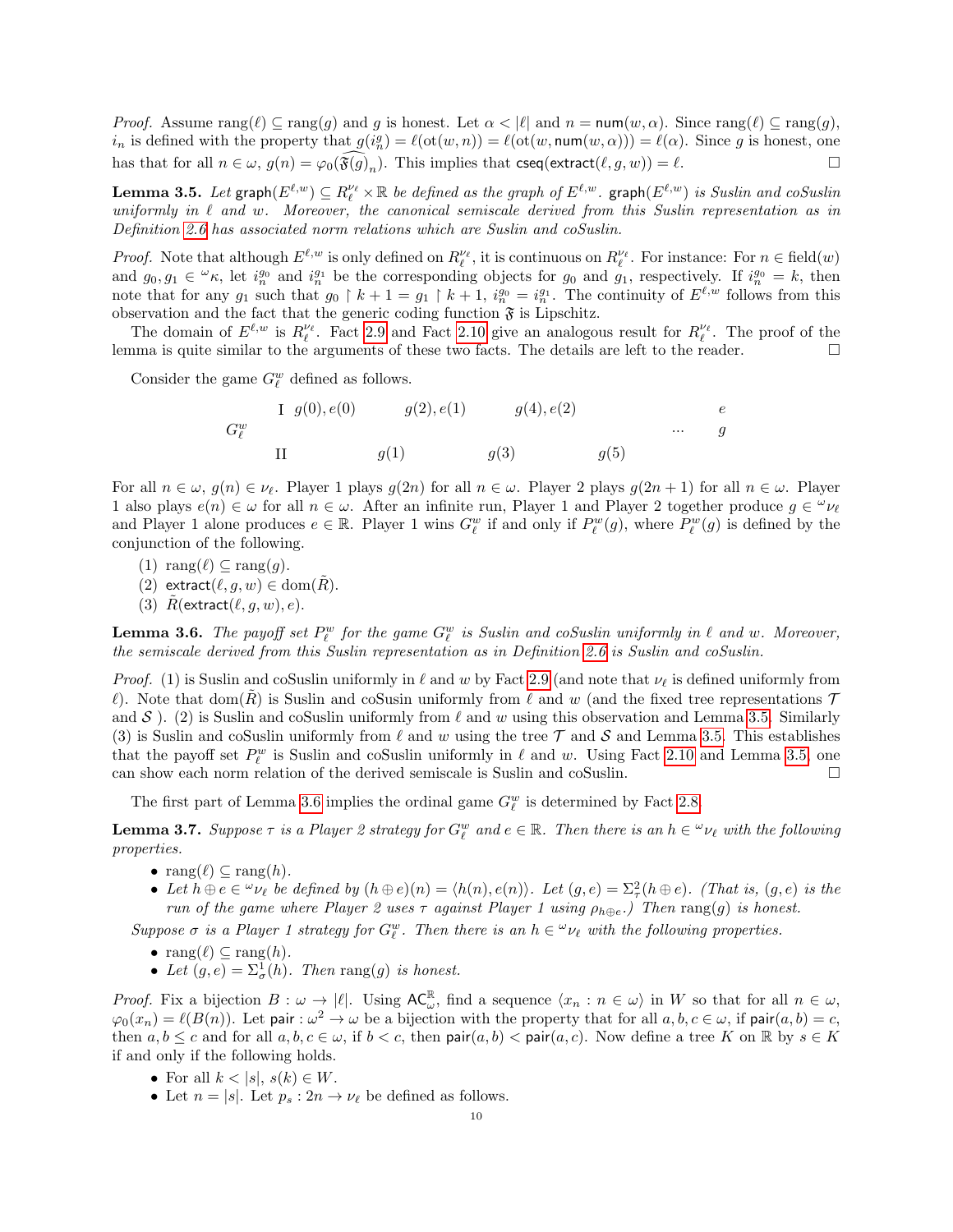– For  $k < n$ ,

$$
p_s(2k) = \begin{cases} (\varphi_j(x_i), e(k)) & k = 2d \land d = \text{pair}(i, j) \\ (\varphi_j(s(i)), e(k)) & k = 2d + 1 \land d = \text{pair}(i, j) \end{cases}
$$

- The odd  $p_s(2k+1)$  is the result of applying  $\tau$  to the partial run  $\langle p_s(j) : j < 2k+1 \rangle$  in  $G_{\ell}^w$ .

– For each  $k < n$ ,  $p_s(2k+1) = \varphi_0(s(k))$ .

The tree K is ordered by proper string extension  $\subsetneq$ . One can check every node s of K can be strictly extended by simply choosing some  $y \in W$  so that  $\varphi_0(y)$  corresponds to  $\tau$ 's next response against the run  $p_s$ . By  $DC_{\mathbb{R}}$ , there is an  $f \in [K]$ . Let  $g = \bigcup_{n \in \omega} p_{f \mid n}$ . Note that  $\text{rang}(g)$  is honest by the definition of the tree K. Let  $h = \langle g(2n) : n \in \omega \rangle$ . Note that  $\text{rang}(\ell) \subseteq \text{rang}(h)$  by the definition of the tree K.  $\Sigma^2_\tau(h \oplus e) = (g, e)$ by the definition of  $K$ . Thus  $h$  is the desired object.

The argument for the second statement is quite similar.

Next one seeks to show that Player 1 has the winning strategy for  $G_{\ell}^w$ . Suppose  $\tau$  is a Player 2 strategy. Since  $\ell \in \text{dom}(R)$ , there is a club  $C \subseteq \kappa$  so that  $R(\ell, C)$ . Pick any  $e$  so that  $\mathfrak{C}_e \subseteq C$  which is possible by Fact [2.15.](#page-6-2) Now by Lemma [3.7](#page-9-2) pick an h so that  $\text{rang}(\ell) \subseteq \text{rang}(h)$  and if  $(g, e) = \sum_{\tau}^2 (h \oplus e)$  is the run according to  $\tau$  where Player 1 plays  $(h(n), e(n))$  for its  $n^{\text{th}}$ -move, then  $\text{rang}(g)$  is honest. Note that (1) of  $P_{\ell}^{w}$  clearly holds. By Lemma [3.4,](#page-8-1) one has  $\textsf{cseq}(\textsf{extract}(\ell, g, w)) = \ell$ . Then  $\textsf{extract}(\ell, g, w) \in \text{dom}(\tilde{R})$  and hence (2) of  $P_\ell^w$  holds. Also (3) of  $P_\ell^w$  is true since  $\tilde{R}(\text{extract}(\ell, g, w), e)$  holds by choice of e. Thus Player 1 wins and hence  $\tau$  cannot be a winning strategy for Player 2.

This completes the argument that Player 2 cannot have a winning strategy in  $G_{\ell}^{w}$ . By the determinacy of  $G_{\ell}^w$ , Player 1 has a winning strategy. Next, one will need to show that a winning strategy for  $G_{\ell}^w$  can be found uniformly in  $w$  and  $\ell$ .

Lemma [3.6](#page-9-1) implies that  $P_{\ell}^{w}$  has a Suslin representation whose derived semiscale has norm relations which are Suslin and coSuslin. From these semiscales, one can construct a very good semiscale for  $P_\ell^w$  (uniformly in w and  $\ell$ ) whose associated norm relations are all Suslin and coSuslin. In the notation of Fact [2.11,](#page-5-0) this can be used to show that the payoff set of each game  ${}^nH_t^s$  is Suslin and coSuslin.  ${}^nH_s^t$  is determined by Fact [2.8.](#page-3-0) Fact [2.11](#page-5-0) can now be applied to find, uniformly in w and  $\ell$ , a Player 1 winning strategy  $\sigma_{\ell}^w$  in the game  $G_{\ell}^w$ .

Let  $\pi_1 : \nu_\ell \times \omega \to \nu_\ell$  and  $\pi_2 : \nu_\ell \times \omega \to \omega$  be the projection onto the first and second coordinate, respectively. Let  $\varpi : \omega_{\ell} \to \omega_{\ell}$  be defined by

$$
\varpi(h)(n) = \begin{cases} \pi_1(\Sigma_{\sigma_\ell^w}^1(h)(n)) & n \text{ is even} \\ \Sigma_{\sigma_\ell^w}^1(h)(n) & n \text{ is odd} \end{cases}
$$

Let  $\vartheta$  :  $\varphi \nu_{\ell} \to \varphi \omega$  be defined by  $\vartheta(h)(n) = \pi_2(\Sigma^1_{\sigma_{\ell}^w}(h)(n))$ . (In the above notation, if  $(g, e)$  is the resulting run in the game  $G_{\ell}^{w}$  where Player 1 uses  $\sigma_{\ell}^{w}$  against Player 2 using  $\rho_h$ , then  $\varpi(h) = g$  and  $\vartheta(h) = e$ .) Both  $\varpi$  and  $\vartheta$  are Lipschitz continuous functions and are produced uniformly from w and  $\ell$  (since they depend only on  $\sigma_{\ell}^w$ ).

Since  $\sigma_{\ell}^w$  is a Player 1 winning strategy in  $G_{\ell}^w$ , one has by (1) of the payoff set  $P_{\ell}^w$  that for all  $g \in \varpi[\omega_{\ell}],$  $\text{rang}(\ell) \subseteq \text{rang}(g)$  and thus extract $(\ell, g, w)$  is well defined. Also since  $\sigma_{\ell}^w$  is a Player 1 winning strategy in  $G_{\ell}^{w}$ , one has that  $\vartheta[\omega_{\ell}] \subseteq$  clubcode. Let  $W_{\ell} = \varphi_0^{-1}[\nu_{\ell}]$  and let  $\varphi_{\ell} : W_{\ell} \to \nu_{\ell}$  be defined by  $\varphi_{\ell} = \varphi_0 \upharpoonright W_{\ell}$ . Since  $\varphi$  is a Γ-norm, one has that the associated prewellordering  $\preceq_{\varphi_{\ell}}$  belongs to  $\Delta$ . Fact [2.12](#page-5-1) can now be applied to show  $\vartheta[{}^{\omega}\nu_{\ell}]$  is  $\exists {}^{\mathbb{R}}\Delta \subseteq \check{\Gamma}$  since  $\Gamma$  is closed under  $\forall {}^{\mathbb{R}}$ . By Fact [2.15,](#page-6-2) there is a club  $D \subseteq \kappa$  (produced uniformly from the set  $\vartheta[\omega \nu_\ell]$ ) with the property that for all  $e \in \vartheta[\omega \nu_\ell], D \subseteq \mathfrak{C}_e$ . By Lemma [3.7,](#page-9-2) one can find a sequence  $h^*$  so that  $\text{rang}(\ell) \subseteq \text{rang}(h^*)$  and if  $(g, e^*) = \sum_{\sigma_\ell^w}^1 (h^*)$  is the run according to  $\sigma_\ell^w$  where Player 2 uses  $h^*$ , then rang(g) is honest. By Lemma [3.4,](#page-8-1) extract $(\ell, g, w) = \ell$ . Thus since  $e^* = \vartheta(h^*)$ ,  $\tilde{R}(\ell, \vartheta(h^*))$ and hence  $R(\ell, \mathfrak{C}_{\vartheta(h^*)})$ . Since  $\vartheta(h^*) \in \vartheta[\varphi_{\ell}],$  one has that  $D \subseteq \mathfrak{C}_{\vartheta(h^*)}$ . Since R is  $\subseteq$ -downward closed, one has that  $R(\ell, D)$ . Finally, observe that D is produced uniformly from w and  $\ell \in \text{dom}(R)$ .

By the uniformity observation, it has been shown that there is a function  $\Psi$  so that whenever  $\ell \in \text{dom}(R)$ and  $w \in WO$  with  $\text{ot}(w) = |\ell|, \Psi(\ell, w) \in \text{club}$  and  $R(\ell, \Psi(\ell, w))$ . One will need to remove the dependence on w.